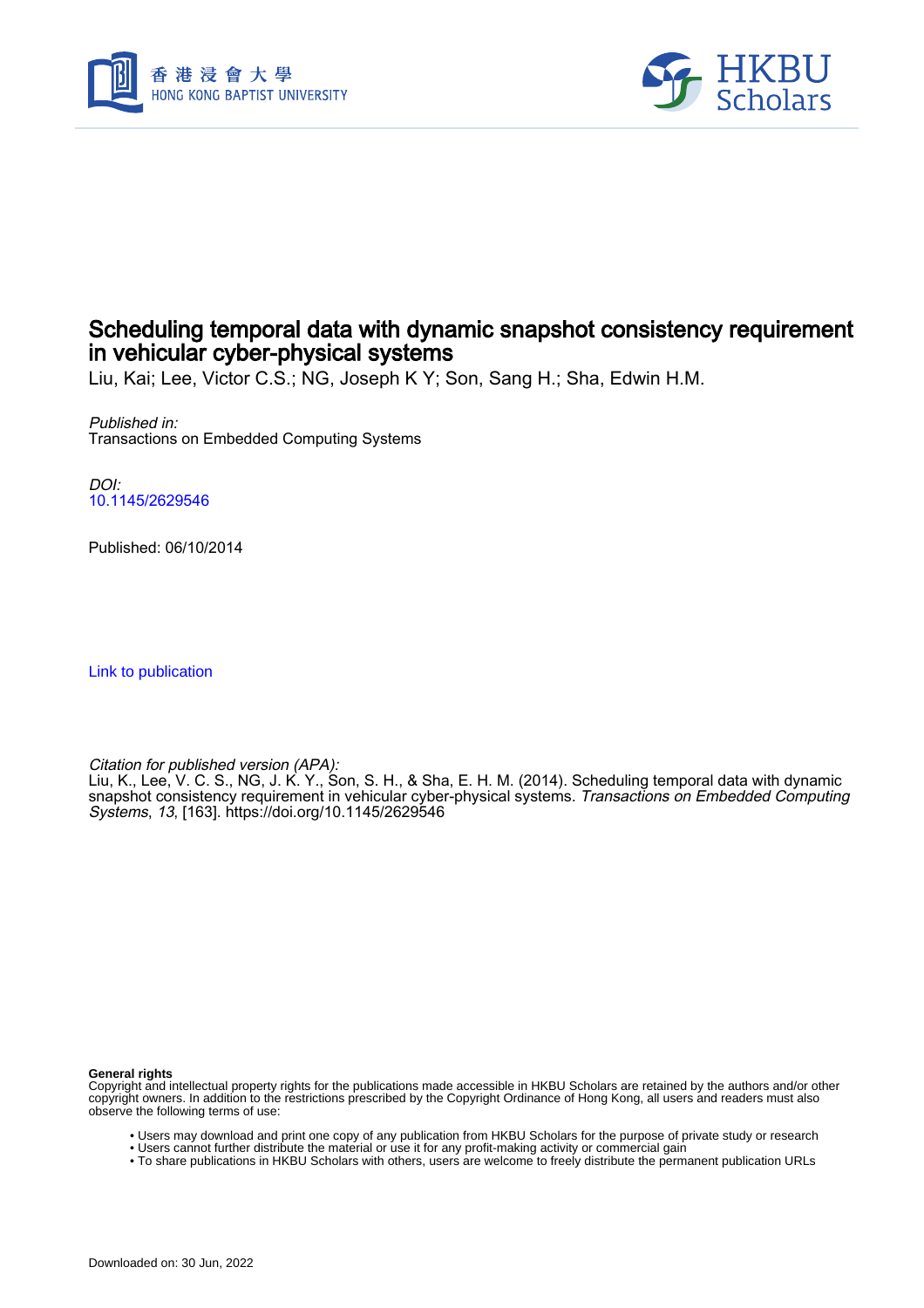# **Scheduling Temporal Data with Dynamic Snapshot Consistency Requirement in Vehicular Cyber-Physical Systems**

Kai Liu, Chongqing University Victor C.S. Lee, City University of Hong Kong Joseph K.Y. Ng, Hong Kong Baptist University Sang H. Son, DGIST, Daegu, Korea Edwin H.-M. Sha, Chongqing University

Timely and efficient data dissemination is one of the fundamental requirements to enable innovative applications in vehicular cyber-physical systems (VCPS). In this work, we intensively analyze the characteristics of temporal data dissemination in VCPS. On this basis, we formulate the static and the dynamic snapshot consistency requirements on serving real-time requests for temporal data items. Two on-line algorithms are proposed to enhance the system performance with different requirements. In particular, a reschedule mechanism is developed to make the scheduling be adaptable to the dynamic snapshot consistency requirement. A comprehensive performance evaluation demonstrates the superiority of the proposed algorithms.

Categories and Subject Descriptors: H.3.5 [**Online Information Services**]

General Terms: Algorithms, Design, Performance

Additional Key Words and Phrases: Real-time scheduling, temporal data dissemination, vehicular cyber-physical systems

#### **ACM Reference Format:**

Kai Liu, Victor C.S. Lee, Joseph K.Y. Ng and Sang H. Son, 2013. Scheduling temporal data with dynamic snapshot consistency requirements in vehicular cyber-physical systems. *ACM* V, N, Article A (January YYYY), 20 pages. DOI:http://dx.doi.org/10.1145/0000000.0000000

## **1. INTRODUCTION**

The vehicular cyber-physical system (VCPS) is a promising approach to achieving breakthroughs in transportation safety, efficiency and sustainability [Miloslavov and Veeraraghavan 2012]. With the latest advances in communications, computing, electronics, sensing, and control, etc., a variety of innovative applications are envisioned in the near future, such as collision avoidance systems [Gehrig and Stein 2007], roadway reservation systems [Liu et al. 2013], and autonomous intersection management systems [Lee and Park 2012], to name but a few. Obviously, efficient data dissemination in

c YYYY ACM 0000-0000/YYYY/01-ARTA \$15.00

DOI:http://dx.doi.org/10.1145/0000000.0000000

This work was supported in part by a grant from the Research Grants Council of the Hong Kong Special Administrative Region, China [Project No. CityU 115312] and a grant from the HKBU Research Centre for Ubiquitous Computing (RCUC), the Institute of Computational and Theoretical Studies (ICTS) and the HKBU Strategic Development Fund [Grant No. HKBU SDF 10-0526-P08]. It was partially supported by the Ministry of Science, ICT and Future Planning (Cyber-Physical Systems Global Center) and the National Research Foundation of Korea Global Research Laboratory Program under Grant 2013K1A1A2A02078326. It was partially supported by National 863 Program 2013AA013202, Chongqing cstc2012ggC40005, NSFC 61173014, NSF CNS-1015802.

Author's addresses: Kai Liu, College of Computer Science, Chongqing University, Chongqing, China; email: liukai0807@gmail.com; Joseph K.Y. Ng, Department of Computer Science, Hong Kong Baptist University, Kowloon, Hong Kong; email:jng@comp.hkbu.edu.hk; Victor C.S. Lee, Department of Computer Science, City University of Hong Kong, Kowloon, Hong Kong; email: csvlee@cityu.edu.hk; Sang H. Son, Department of Information and Communication Engineering, Daegu Gyeongbuk Institute of Science and Technology, Korea; email: son@dgist.ac.kr; Edwin H.-M. Sha, College of Computer Science, Chongqing University, Chongqing, China; email: edwinsha@gmail.com.

Permission to make digital or hard copies of part or all of this work for personal or classroom use is granted without fee provided that copies are not made or distributed for profit or commercial advantage and that copies show this notice on the first page or initial screen of a display along with the full citation. Copyrights for components of this work owned by others than ACM must be honored. Abstracting with credit is permitted. To copy otherwise, to republish, to post on servers, to redistribute to lists, or to use any component of this work in other works requires prior specific permission and/or a fee. Permissions may be requested from Publications Dept., ACM, Inc., 2 Penn Plaza, Suite 701, New York, NY 10121-0701 USA, fax  $+1$  (212) 869-0481, or permissions@acm.org.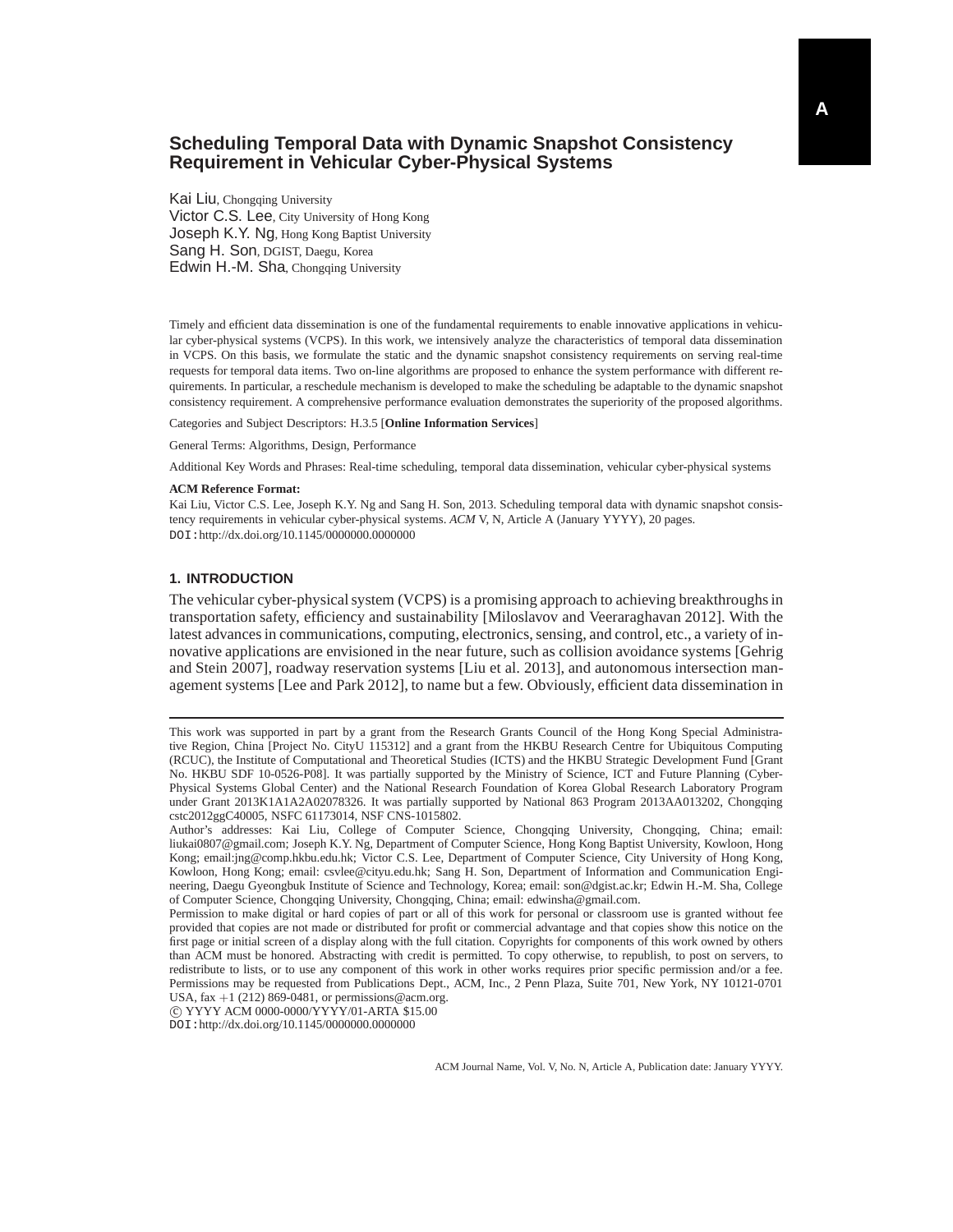terms of providing timely and fresh information services is one of the fundamental requirements to enable these applications.

The dedicated short range communication (DSRC) [FCC 2006] is a key technology to support vehicular communications. The term DSRC commonly refers to a suite of standards, including IEEE 802.11p, IEEE 1609.1/.2/.3/.4 protocol family and SAE J2735 message set dictionary, etc. [Morgan 2010]. The U.S. Federal Communication Commission (FCC) allocates 75MHz of spectrum in the 5.9GHz band for DSRC to be used exclusively for infrastructure-to-vehicle (I2V) and vehicle-tovehicle (V2V) communications. The road-side unit (RSU) is a fixed infrastructure installed along the road to provide information services to passing vehicles, while the on-board unit (OBU) is mounted on vehicles for both I2V and V2V communications. Different parties, including automotive OEMs, governments, research universities, etc., are actively engaged into the development and the deployment of VCPSs based on vehicular communications, such as the *Connect Vehicle* research program [Con 2013], the *Vehicle Infrastructure Integration* project [VII 2013], the MIT*CarTel* project [Car 2013], and the Berkeley *PATH* project [ITS-Berkeley 2013], etc. With the well support of cuttingedge communication techniques and the great need of emerging transportation applications, it is imperative to develop an efficient data dissemination system for providing real-time services in vehicular networks.

Although great efforts have been devoted to investigating data dissemination in conventional mobile computing systems [Hu and Chen 2009; Aksoy and Franklin 1999; Xu et al. 2006; Chen et al. 2013], they are not sufficient when considering the unique requirements and challenges of data scheduling arising in VCPSs. First, the time-constraint on information retrieval in vehicular networks is more stringent than many mobile applications due to the high mobility of vehicles. Second, the traffic information such as road conditions is highly dynamic, and it is challenging to guarantee the delivery of up-to-date information. Third, there are many applications where multiple dependent data items are required for query processing, and it is critical to ensure the consistency of these dependent data items retrieved by vehicles. We take the navigation system as an example to elaborate the above requirements. When a driver inquires the best route to a destination, the navigation system needs to obtain the traffic conditions of different roads, which correspond to different temporal data items. The best route can be computed only when all these data items are retrieved. In addition, the most up-to-date values of different pieces of information are expected to make the query result meaningful. Finally, the query result has to be returned in time (e.g. before the vehicle passing the intersection). Otherwise, it would be too late for the driver to make decisions. With the above analysis, it is critical yet challenging to schedule real-time requests for multiple dependent temporal data items in VCPS, and existing scheduling algorithms are not applicable in such an environment.

The main contributions of this work are outlined as follows. Firstly, we present the system architecture and analyze the characteristics of data dissemination in vehicular environments. Secondly, we formulate the problem by analyzing two types of requirements on serving real-time requests for temporal data items, namely, the static and the dynamic snapshot consistency requirements. Thirdly, we propose two on-line algorithms, SSCS (Static Snapshot Consistency oriented Scheduling) and DSCS (Dynamic Snapshot Consistency oriented Scheduling), which are dedicated to scheduling under different consistency requirements. In particular, a reschedule mechanism is developed for DSCS to make it be adaptable to the dynamic snapshot consistency requirement. Finally, we build the simulation model and evaluate the algorithm performance under a variety of circumstances. The simulation results demonstrate the superiority of the proposed algorithms.

The rest of this paper is organized as follows. Section 2 reviews the related work. Section 3 presents the system architecture and analyzes the characteristics of data dissemination. Section 4 formulates the problem on serving real-time requests for temporal data items. Two scheduling algorithms, SSCS and DSCS, are proposed in Section 5. In Section 6, we build the simulation model and give a comprehensive performance evaluation. Last, we conclude this work and discuss future research directions in Section 7.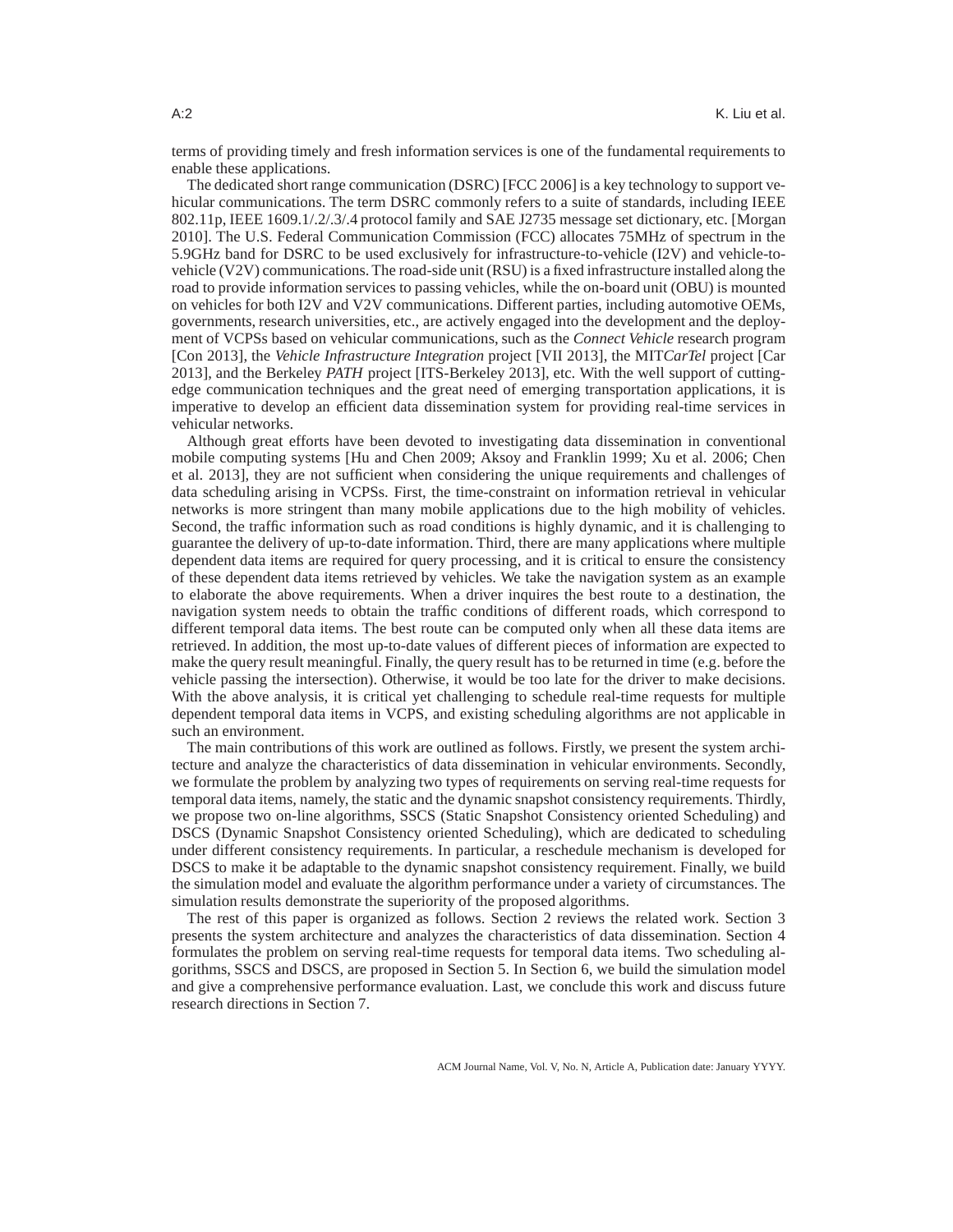#### **2. RELATED WORK**

Current research on data dissemination in vehicular networks largely focuses on improving the communication quality at the MAC layer [Fujimura and Hasegawa 2004; Maeshima et al. 2007; Jhang and Liao 2010; Mak et al. 2005]. In [Fujimura and Hasegawa 2004], the authors proposed a Vehicle and Roadside Collaborative MAC protocol (VRCP) to support both V2V and I2V communications. In particular, two MAC modes are designed. One is the ad-hoc mode (Mode-A) for decentralized V2V communication. The other is infrastructure mode (Mode-I) for centralized I2V communication. [Maeshima et al. 2007] proposed a MAC protocol for emergency message delivery in I2V-based communication systems. In order to ensure timely delivery of emergency messages, whenever an emergency notification occurred on the control channel, the transmission of general information on the service channel would be suspended. [Jhang and Liao 2010] proposed a Proxy-based Vehicle to RSU (PVR) communication protocol based on IEEE 802.11 Distributed Coordination Function (DCF). It is designed to mitigate query upload contentions by electing proxy vehicles to help the data upload for other vehicles. Non-proxy vehicles which attempt to communicate with the RSU must forward their data items to a proxy vehicle. The proposed solution relieves the contention for the uplink channel and improves the throughput of the system. [Mak et al. 2005] proposed a coordinated MAC mode with the RSU. It aims to enhance system performance for both safety and non-safety applications by designing a multi-channel coordination mechanism, which is used to minimize collisions between V2V and I2V communications. These studies provided a solid basis for enhancing vehicular communication qualities at The MAC layer. Nevertheless, none of them addressed data scheduling problems at the application layer.

The data scheduling problem has been extensively studied in conventional mobile computing environments. A number of classical scheduling algorithms have been proposed for non-real-time data dissemination systems. FCFS (First Come First Served) [Wong and Ammar 1985] broadcasts data items sequentially according to the arrival order of requests. SRPT (Shortest Remaining Processing Time) [Acharya and Muthukrishnan 1998] chooses the data item with the shortest service time to broadcast. [Wong 1988] proposed two well-known algorithms for scheduling requests in on-demand broadcast systems: MRF (Most Requested First) and LWF (Longest Wait First). MRF broadcasts the data item which has the largest number of pending requests to account for the productivity of broadcast. LWF computes the total time that all pending requests for a data item have been waiting. The data item with the longest total waiting time is chosen to broadcast. [Aksoy and Franklin 1999] proposed a low overhead and scalable scheduling algorithm called RXW (Number of pending Requests Multiply Waiting time). It calculates the number of pending requests for a data item multiplied by the amount of time that the oldest outstanding request for that data item has been waiting. At each broadcast tick, the request with the maximum RXW value will be chosen. RXW combines the benefits of MRF and FCFS to enhance the scheduling performance.

In real-time scheduling, EDF (Earliest Deadline First) is one of the foremost classical scheduling algorithms, and it has been adopted into on-demand broadcast systems [Xuan et al. 1997]. EDF schedules the data item with the shortest remaining lifetime to cater for the urgency of requests. [Xu et al. 2006] proposed an on-line scheduling algorithm called SIN (Slack time Inverse Number of pending requests). It is designed for scheduling real-time requests in on-demand broadcast environments. The design of SIN is motivated by two strategies: EDF, which considers the urgency of requests, and MRF, which considers the productivity of data broadcast. It has been demonstrated that SIN significantly outperformed other existing real-time scheduling algorithms.

#### **3. SYSTEM CHARACTERISTICS**

The roadside-to-vehicle data dissemination system is shown in Figure 1, and the system characteristics are summarized as follows.

— Timeliness of data dissemination: The RSU is installed at a fixed position (e.g. at a road intersection) to provide a variety of services to passing vehicles. Vehicles are able to submit requests and retrieve data items within the service region of the RSU, which is represented by the dotted circle.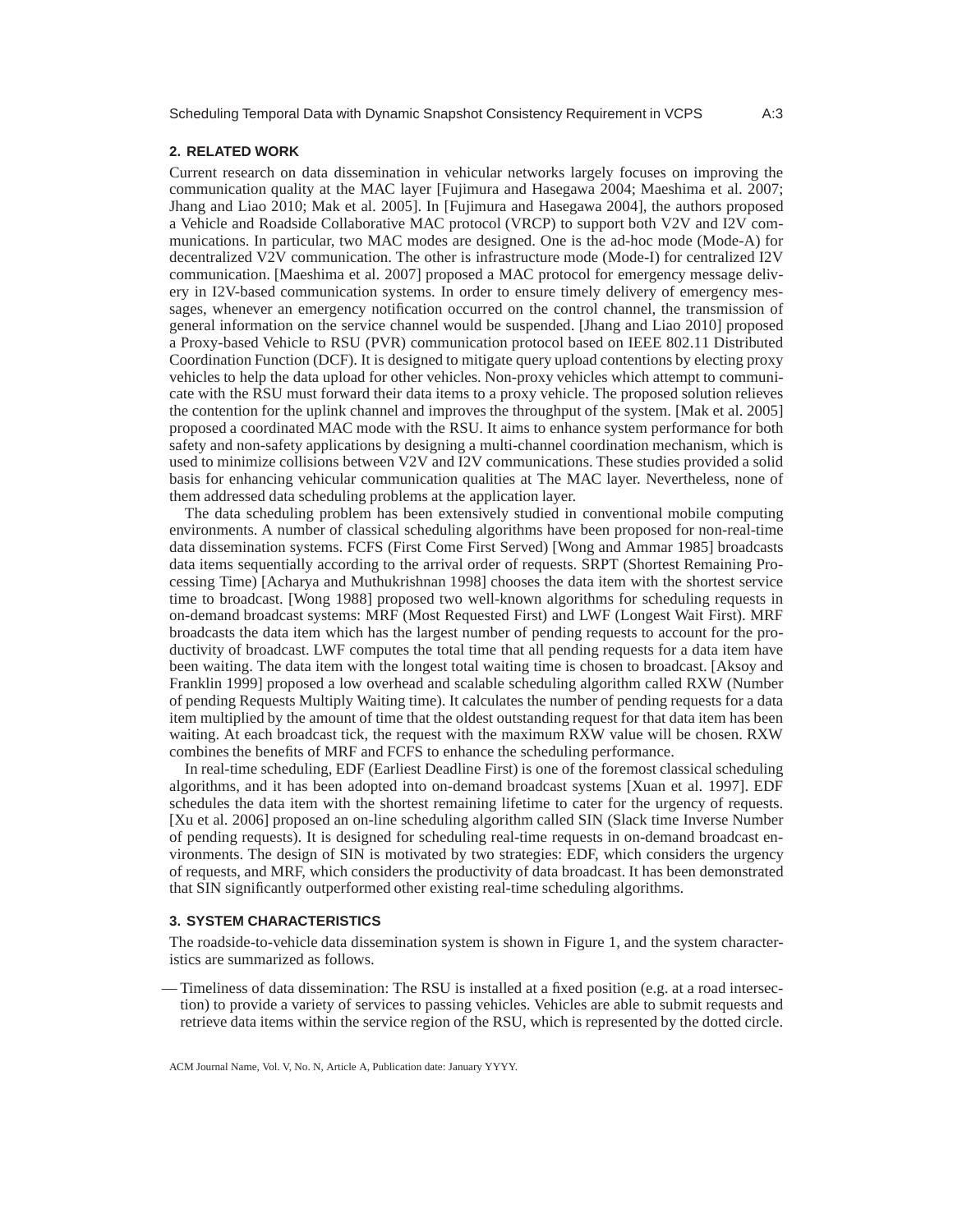

Fig. 1. System model of roadside-to-vehicle data dissemination

- Specifically, requests are submitted via the uplink channel (i.e. the control channel as defined in IEEE 1609.4 [IEEE 2010]). According to a certain scheduling policy, the RSU selects data items from the local database for broadcasting via the downlink channel (i.e. the service channel as defined in IEEE 1609.4 [IEEE 2010]). This is known as the *on-demand broadcast* environment [Liu and Lee 2010a]. The limited radio coverage of the RSU and the high mobility of vehicles impose stringent time constraint on serving requests in such an environment [Liu and Lee 2012]. Therefore, it is critical to consider the timeliness of data dissemination for enabling time-critical applications.
- Temporality of data items: In order to maintain dynamic information in VCPS, such as traffic conditions, parking information and vehicle locations, etc., the RSU is connected to a *backbone network*, so that the data items stored in the local database are kept up-to-date by the sensors and information providers from the backbone network. The values of data items will be updated periodically, and only the latest version of each data item is maintained in the database. In other words, each version of the data item is only valid for a period of time. This is called the *temporal data item* [Lam et al. 2000]. Therefore, it is critical to consider the temporality of data items in scheduling to prevent receiving outdated information.
- Dependency of requested data items: For many applications in VCPS, it is necessary to retrieve multiple dependent data items. The query cannot be fully processed if only part of the requested data items are retrieved. In addition, it is expected that the versions of retrieved data items should be correlated closely in time so that the query result could be meaningful. For example, when the navigation system requests for the traffic conditions of several roads to make a routing decision, it is necessary to make sure that the retrieved information of different roads is up-to-date and comparable in terms of data versions. Otherwise, the query result would likely become useless or even have negative impact.

#### **4. PROBLEM FORMULATION**

The set of temporal data items in the database is denoted by  $D = \{d_1, d_2, \dots, d_{|D|}\}\,$ , where  $|D|$  is the total number of data items. The *j*th version of a temporal data item  $d_i$  ( $1 \le i \le |D|$ ) is denoted by  $d_{i(j)}$   $(j = 1, 2, 3 \cdots)$ , and it is characterized by a 3-tuple:  $\lt V(d_{i(j)})$ ,  $U(d_{i(j)})$ ,  $E(d_{i(j)})$ , where  $V(d_{i(j)})$  is the value of  $d_{i(j)}$ , while  $U(d_{i(j)})$  and  $E(d_{i(j)})$  represent the update time and the expiration time of  $d_{i(j)}$ , respectively. After time  $E(d_{i(j)})$ , a new version  $d_{i(j+1)}$  will be created, and the values of  $V(d_{i(j+1)})$ ,  $U(d_{i(j+1)})$  and  $E(d_{i(j+1)})$  are updated accordingly. Given the update interval of  $d_i$ , denoted by  $l(d_i)$ , the expiration time  $E(d_i)$  can be represented by  $E(d_i) = U(d_i) + l(d_i)$ . To facilitate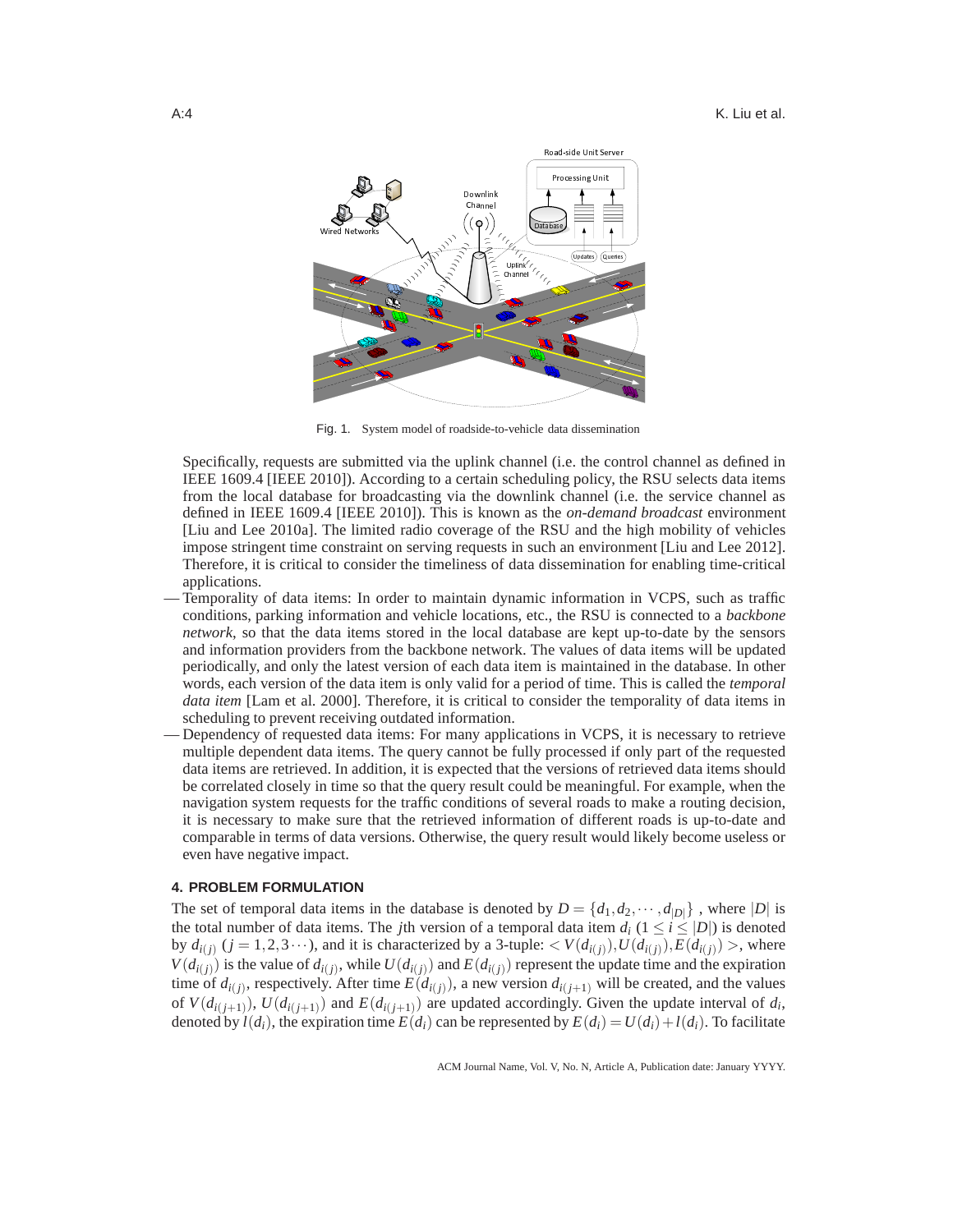| <b>Notations</b>                                           | <b>Descriptions</b>                                  | <b>Notes</b>                                                    |  |
|------------------------------------------------------------|------------------------------------------------------|-----------------------------------------------------------------|--|
| D                                                          | set of temporal data items                           | $D = \{d_1, d_2, \cdots, d_{ D }\}\$                            |  |
| $V(d_i t)$                                                 | value of $d_i$ in its version at t                   |                                                                 |  |
| $U(d_i t)$                                                 | update time of $d_i$ in its version at t             | $U(d_i t) \leq t$                                               |  |
| $E(d_i t)$<br>expiration time of $d_i$ in its version at t |                                                      | $E(d_i t) > t$                                                  |  |
| update interval of $d_i$<br>$l(d_i)$                       |                                                      | $U(d_i t) + l(d_i) = E(d_i t)$                                  |  |
| $\tau$                                                     | transmission time of a data item                     |                                                                 |  |
| $RD(Q_m)$<br>set of data items requested by $Q_m$          |                                                      | $RD(Q_m) = \{d_m^1, \overline{d_m^2, \cdots d_m^{ RD(Q_m) }}\}$ |  |
| $DL(Q_m)$                                                  | deadline of $Q_m$                                    |                                                                 |  |
| $d_m^n$                                                    | the <i>n</i> th data item requested by $Q_m$         | $d_m^n \in D$                                                   |  |
| $BT_{Q_m}(d_{m}^{n})$                                      | broadcast time of $d_m^n$ for $Q_m$                  |                                                                 |  |
| $FBT_{Qm}$                                                 | time to broadcast the first data item for $Q_m$      | $FBT_{Q_m} = \min(BT_{Q_m}(d_m^n))$                             |  |
| $LBT_{Q_m}$                                                | time to broadcast the last data item for $Q_m$       | $LBT_{Q_m} = \max(BT_{Q_m}(d_m^n))$                             |  |
| $EE_{Q_m}(t)$                                              | earliest expiration time of the requested data items | $EE_{Q_m}(t) = min(E(d_m^n t))$                                 |  |
| $US_{Q_m}(t)$                                              | unserved set of $Q_m$                                | $US_{O_m}(t) \subseteq RD(Q_m)$                                 |  |
| $TTB_{Q_m}(t)$                                             | tentative time bound for an unserved $Q_m$           | $TTB_{Q_m}(t) = min(DL(Q_m),EE_{Q_m}(t))$                       |  |
| $DTB_{Q_m}$                                                | determined time bound for a partially-served $Q_m$   | $DTB_{Q_m} = min(DL(Q_m), EE_{Q_m}(FBT_{Q_m}))$                 |  |
| SQ(t)                                                      | set of schedulable requests                          |                                                                 |  |
| $EDP_{d_m^n}(t)$                                           | effective data productivity of $d_m^n$               |                                                                 |  |
| $ERP_{Q_m}(t)$                                             | effective request productivity of $Q_m$              |                                                                 |  |
| $RR_{Q_m}(t)$                                              | remaining ratio of $Q_m$                             |                                                                 |  |
| $FSP_{Q_m}(t)$                                             | feasible scheduling period for $Q_m$                 | the length is denoted by $ FSP_{Q_m}(t) $                       |  |
| RSQ(t)                                                     | set of reschedulable requests                        |                                                                 |  |

|  |  | Table I. Summary of notations |
|--|--|-------------------------------|
|--|--|-------------------------------|

the analysis, the notations  $U(d_i|t)$  and  $E(d_i|t)$  are adopted to represent the update time and expiration time of  $d_i$  in its version at time *t*, respectively. A request  $Q_m$  ( $m = 1, 2, 3 \cdots$ ) is characterized by a 3-tuple:  $<$   $RD(Q_m),$   $ST(Q_m),$   $DL(Q_m)$   $>$  . Concretely,  $RD(Q_m)$  is the set of requested data items, and it is represented by  $RD(Q_m) = \{d_m^1, d_m^2, \cdots, d_m^{|RD(Q_m)|}\}$ , where  $|RD(Q_m)|$  is the number of requested data items, and  $d_m^n \in D$  ( $1 \le n \le |RD(Q_m)|$ ).  $ST(Q_m)$  is the time when  $Q_m$  is submitted.  $DL(Q_m)$ is the deadline of  $Q_m$ . Outstanding requests are pended in the service queue at the server, which is denoted by *Q*(*t*). Based on a certain scheduling algorithm, the server broadcasts data items to serve pending requests. The time taken to broadcast a data item is denoted by  $\tau$ , which is referred to as the *transmission time*. A request will be removed from  $Q(t)$  when it is satisfied or its deadline expires. The primary notations are summarized in Table I.

In the following, we first recapitulate the key idea of serving requests with *static snapshot consistency requirement*, which has been intensively investigated in our previous work [Liu et al. 2013]. On this basis, we introduce the *dynamic snapshot consistency requirement* on serving real-time requests for temporal data items.

## **4.1. Static snapshot consistency requirement**

At time *t*, the database maintains the latest version of each temporal data item, which forms the current*snapshot* of the database. Consider a request asking for multiple dependent temporal data items. In order to make the query result meaningful, it is expected that the versions of all the retrieved data items should coexist in the database when the query is processed. In this regard, we introduce the *static snapshot consistency requirement*. Generally, when all the data items are retrieved by a request, they should be in the same snapshot with respect to a particular time instance, while this time instance is determined by the time when the first data item for this request is disseminated. In other words, when the version of the first retrieved data item is determined, the versions of remaining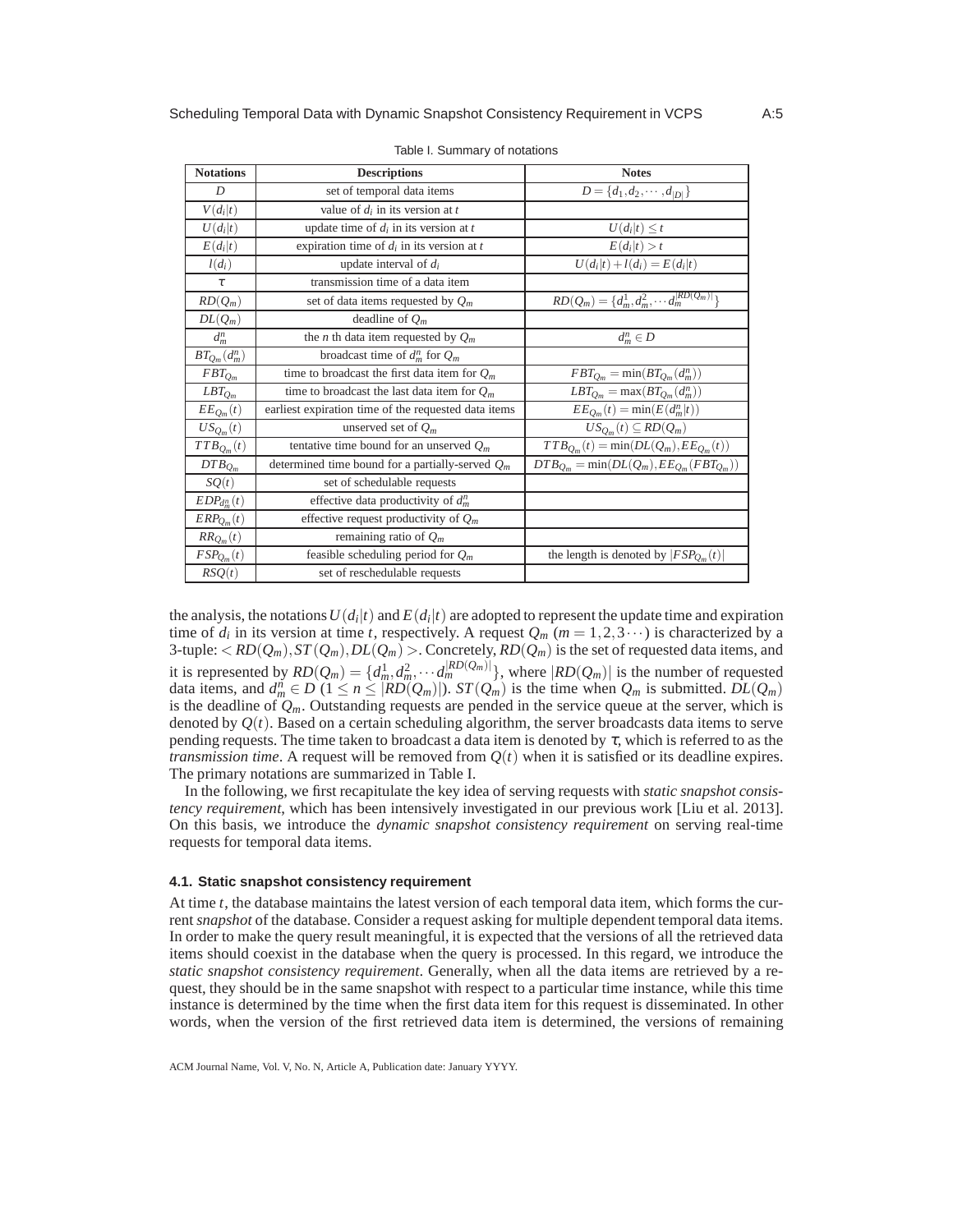data items should be in the same snapshot regarding to the first one. Specifically, there are three conditions to serve a request  $Q_m$  with the static snapshot consistency requirement.

— The broadcast time of each  $d_m^n$  for  $Q_m$ , denoted by  $BT_{Q_m}(d_m^n)$ , should be later than the time when  $Q_m$  is submitted, because the vehicle only monitors and retrieves data items after submitting the request. The first condition is represented by:

$$
FBT_{Q_m} > ST(Q_m) \tag{1}
$$

where  $FBT_{Q_m}$  is the time to broadcast the first data item for  $Q_m$ , which is computed by  $FBT_{Q_m} =$  $\min(BT_{Q_m}(\tilde{d}_m^n)), \forall d_m^n \in RD(Q_m).$ 

— Each  $d_m^n$  has to be retrieved before the request deadline  $DL(Q_m)$ . The second condition is represented by:

$$
LBT_{Q_m} + \tau \le DL(Q_m) \tag{2}
$$

where  $LBT_{Q_m}$  is the time to broadcast the last data item for  $Q_m$ , which is computed by  $LBT_{Q_m} =$  $\max(BT_{Q_m}(\tilde{d}_m^n))$ ,  $\forall d_m^n \in RD(Q_m)$ , and  $\tau$  is the transmission time of a data item.

— The version of each retrieved data item should be in the same snapshot regarding to the time when the first data item is disseminated for  $Q_m$  (i.e.  $FBT_{Q_m}$ ). In order to meet this requirement,  $Q_m$  has to retrieve all its required data items before any of them is updated since time *FBTQ<sup>m</sup>* . Given the expiration time of  $\hat{d}_m^n$  at time  $FBT_{Q_m}$ , which is denoted by  $\hat{E}(d_m^n|FBT_{Q_m})$ , the third condition is represented by:

$$
LBT_{Q_m} + \tau \le EE_{Q_m}(FBT_{Q_m})\tag{3}
$$

where  $EE_{Q_m}(FBT_{Q_m})$  represents the earliest expiration time of the requested data items, which is computed by  $EE_{Q_m}(FBT_{Q_m}) = \min(E(d_m^n|FBT_{Q_m}))$ ,  $\forall d_m^n \in RD(Q_m)$ .

The first two conditions are straightforward. The third condition defines the static snapshot consistency requirement. Clearly, it is more challenging to schedule real-time requests for temporal data items. This is because in addition to the request deadline, the temporality of data items imposes strict timing constraints on satisfying the static snapshot consistency requirement.

#### **4.2. Dynamic snapshot consistency requirement**

The static snapshot consistency requirement restricts that the versions of all the retrieved data items for a request have to be in a particular snapshot, while this snapshot has been fixed since the first data item of this request is disseminated. In other words, there is only one valid snapshot for serving a request, which determines the versions of all the requested data items. Nevertheless, in practice, it may not necessary to have such a strict constraint. Consider the case where *Q<sup>m</sup>* asks for data items *a* and *b*. At  $t_1$ , the *i*th version of *a* (i.e.  $a_i$ ) is scheduled to broadcast. Meanwhile, *b* is in its *j*th version  $(i.e.  $b_j$ ) in the database. As a matter of fact, instead of having to retrieve  $b_j$  in regard to the snapshot$ of  $t_1$ , it is also viable to serve  $Q_m$  by retrieving a newer version of  $b$  (e.g.  $b_{j+1}$ ), as long as  $a_i$  is still valid by the time  $b_{j+1}$  is retrieved. In such a case, although  $a_i$  and  $b_{j+1}$  are retrieved in different snapshots, they still coexist in the database when the query is processed. Therefore, it is reasonable to have such a schedule to serve  $Q_m$ . To sum up, with a proper schedule, the time instance of the snapshot can be dynamic when serving a request. We give the following example to better illustrate this idea.

As shown in Figure 2, suppose  $Q_m$  is submitted at  $t_0$  ( $ST(Q_m) = t_0$ ), and it requests data items *a*, *b* and *c*. The deadline of  $Q_m$  is  $t_6$  ( $DL(Q_m) = t_6$ ). At  $t_0$ , the versions of each requested data item are  $a_i, b_j$  and  $c_k$ , respectively. The data item *b* is updated at  $t_1$ , when a new version  $b_{j+1}$  is generated. Similarly, data items  $c$  and  $a$  are updated at  $t_2$  and  $t_3$ , respectively. According to the schedule shown in Figure 2, *a* is selected to broadcast at  $BT_{Q_m}(a)$ , and accordingly, the version of  $a_i$  is retrieved. With the static snapshot consistency requirement, the versions for *b* and *c* are determined in this snapshot (i.e.  $b_j$  and  $c_k$ ). That is, both  $b$  and  $c$  have to be retrieved before  $t_1$ . Apparently, in this example, there is no chance to satisfy  $Q_m$  with such a requirement. Nevertheless, with dynamic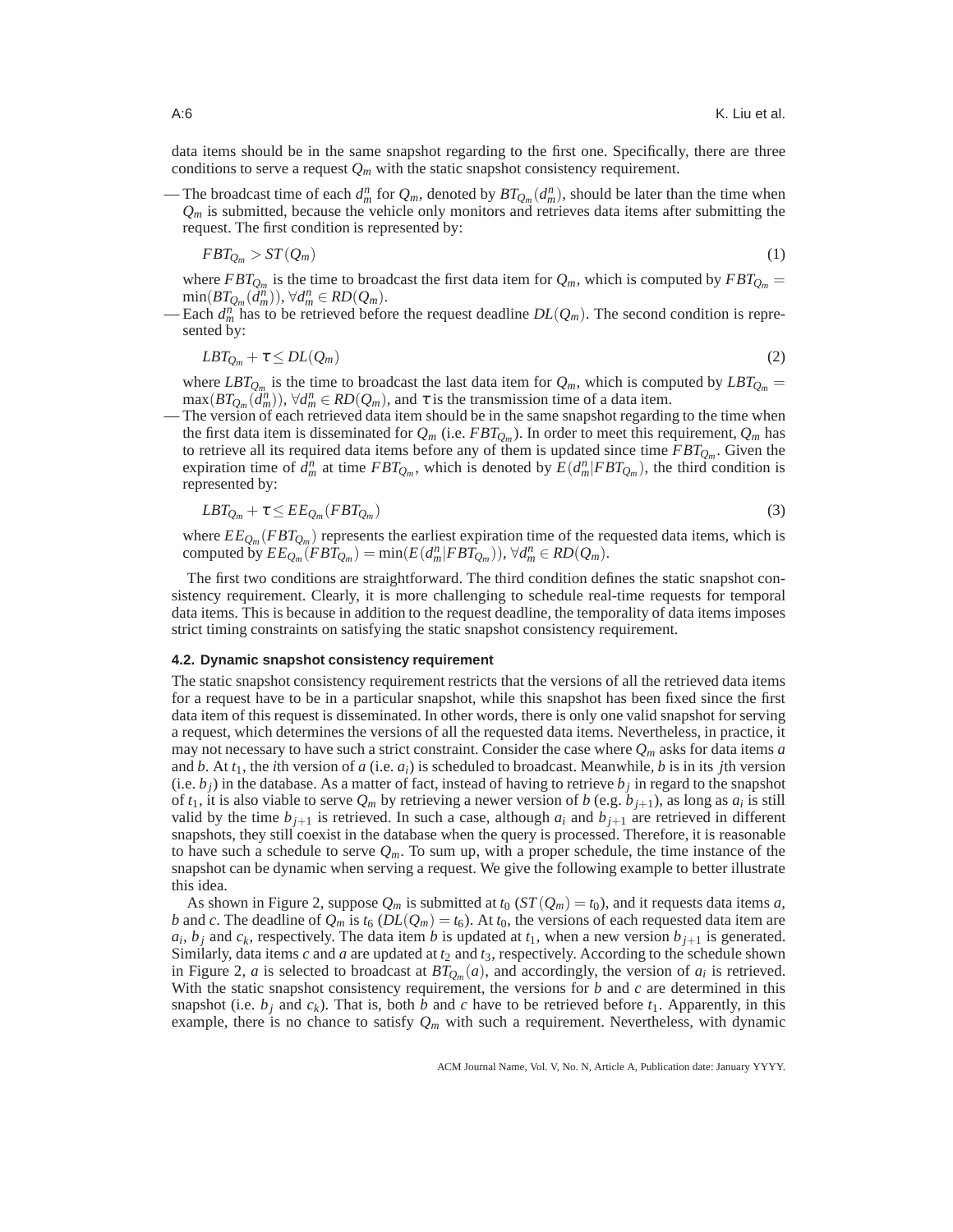a feasible schedule for  $Q_m$ :





snapshot consistency requirement, since  $a_i$  is still valid after  $t_1$  but before  $t_3$ ,  $Q_m$  can wait to retrieve a later version of *b* after  $t_1$  (i.e.  $b_{j+1}$ ). In such a case,  $a_i$  and  $b_{j+1}$  coexist in another snapshot at time  $BT_{Q_m}(b) + \tau$ . Therefore, even though *b* has been updated since the retrieval of *a*, the dynamic snapshot consistency requirement still holds. However, if  $c$  is selected to broadcast at  $BT_{Q_m}(c),$  when it is retrieved at  $t_4$ , a new version of  $a$  (i.e.  $a_{i+1}$ ) has been generated. In such a case, the retrieved data items  $a_i$ ,  $b_{j+1}$  and  $c_{k+1}$  are not in the same snapshot at  $t_4$ , which violates the dynamic snapshot consistency requirement. Since the request deadline  $(t<sub>6</sub>)$  has not yet expired, *a* can be rescheduled to broadcast at time  $BT_{Q_m}(a)'$ . Accordingly,  $a_{i+1}$  is retrieved at  $t_5$ . At this time, all the requested data items  $(a_{i+1}, b_{j+1}$  and  $c_{k+1}$ ) have been retrieved before the deadline, and they are in the same snapshot at  $t_5$ . Therefore,  $Q_m$  is satisfied.

With the above analysis, the dynamic snapshot consistency requirement for serving  $Q_m$  is defined as follows.

— The version of each retrieved data item should be in the same snapshot at the time when all the data items are retrieved (i.e. *LBTQ<sup>m</sup>* +τ). In other words, each retrieved data item has to be in its latest version at time  $LBT_{Q_m} + \tau$ . This condition is represented by:

$$
BT_{Q_m}(d_m^n) > U(d_m^n|(LBT_{Q_m}+\tau)), \forall d_m^n \in RD(Q_m)
$$
\n<sup>(4)</sup>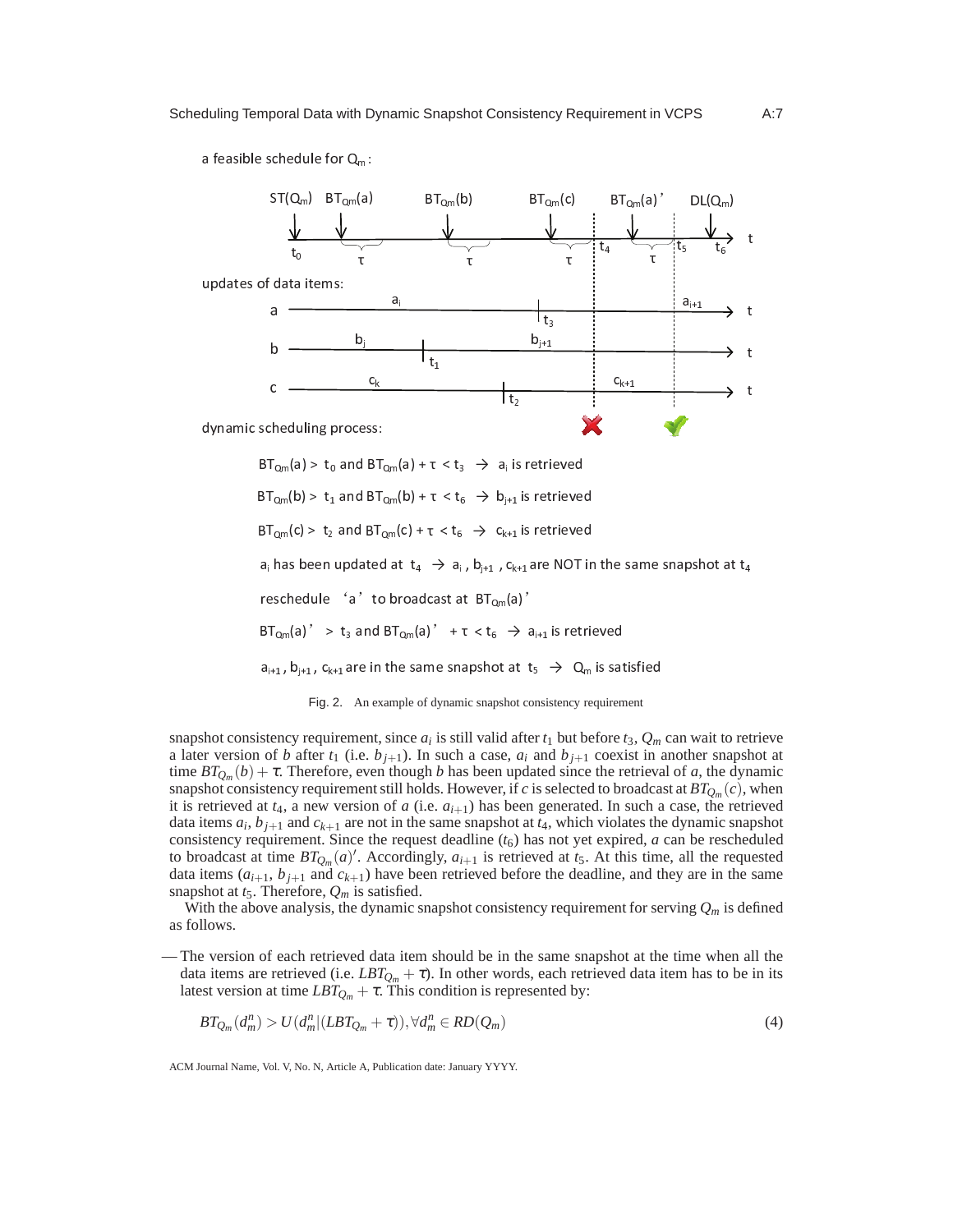where  $BT_{Q_m}(d_m^n)$  is the broadcast time of  $d_m^n$ , and  $U(d_m^n|(LBT_{Q_m}+\tau))$  is the update time of  $d_m^n$  at time  $LBT_{Q_m} + \tau$ .

With such a dynamic snapshot consistency requirement, the time bound for serving  $Q_m$  cannot be determined when any individual requested data item is retrieved. This is because the snapshot can be adjusted dynamically with the broadcast of each requested data item for *Qm*.

## **5. PROPOSED ALGORITHMS**

Based on the above two types of requirements on serving real-time requests for temporal data items in VCPS, we propose two on-line scheduling algorithms accordingly, which are SSCS (Static Snapshot Consistency oriented Scheduling) and DSCS (Dynamic Snapshot Consistency oriented Scheduling).

#### **5.1. Static snapshot consistency oriented scheduling**

In general, the objectives of SSCS include exploiting the broadcast effect, improving the bandwidth utilization and enhancing the request service. Before introducing the detailed steps of SSCS, several preliminary definitions are stated as follows.

*Definition* 5.1*.* Unserved set of a request: At time *t*, the set of unserved data items of a request  $Q_m$  is represented by  $US_{Q_m}(t) = \{d_m^1\}$  $', d_m^2$  $\langle \ldots \frac{d_m^{|US_{Q_m}(t)|}}{\langle \ldots \rangle \rangle}$  $\int$ , where  $|US_{Q_m}(t)|$  is the number of unserved data items ( $0 \leq |US_{Q_m}(t)| \leq |RD(Q_m)|$ ), and  $US_{Q_m}(t) \subseteq RD(Q_m)$ .

Given a pending request  $Q_m$ , if none of its requested data items have been retrieved  $(US_{Q_m}(t))$  $RD(Q_m)$ ),  $Q_m$  is considered as the *unserved request*. In contrast, if part of the requested data items have been retrieved ( $US_{\mathcal{Q}_m}(t)\subset R D(\mathcal{Q}_m)$  and  $US_{\mathcal{Q}_m}(t)\neq\emptyset$ ),  $\mathcal{Q}_m$  is considered as the *partially-served request*. Recall that *Q<sup>m</sup>* has to be served before its request deadline. Meanwhile, each requested data item is associated with an expiration time, which changes dynamically with the update of the data item. Therefore, there is a practical time bound to serve  $Q_m$  when considering both the request deadline and the update of each requested data item. With the static snapshot consistency requirement, the snapshot is determined when the first data item is disseminated for *Qm*. This gives different attributes of time bounds for unserved requests and partially-served requests. Specifically, the time bound is dynamic for unserved requests, because the time to broadcast its first data item is unknown. In contrast, the time bound is determined for partially-served requests, since the snapshot to satisfy this request has been fixed. In this regard, we define the *tentative time bound* and the *determined time bounds* for unserved requests and partially-served requests, respectively.

*Definition* 5.2. Tentative time bound: At time *t*, if  $Q_m$  is an unserved request, the tentative time bound for  $Q_m$  (*TTB* $_{Q_m}(t)$ ) is either its request deadline (*DL*( $Q_m$ )), or the earliest expiration time of its requested data items at time *t* (*EEQ<sup>m</sup>* (*t*)), whichever is earlier. That is,

$$
TTB_{Q_m}(t) = \min(DL(Q_m), EE_{Q_m}(t))
$$
\n<sup>(5)</sup>

where  $EE_{Q_m}(t) = \min(E(d_m^n|t)), \forall d_m^n \in RD(Q_m)$ .

*TTB*<sub>*Q*</sub><sup>*m*</sup>(*t*) is not the finalized time bound of *Q*<sup>*m*</sup>, and the value of *TTB*<sub>*Q*</sub><sup>*m*</sup>(*t*) may change with *t*. The reason is that, although the request deadline  $DL(Q_m)$  is a constant, the value of  $EE_{Q_m}(t)$  may vary with time. Therefore, at different scheduling points, the dynamic value of *EEQ<sup>m</sup>* (*t*) may result in different  $TTB_{Q_m}(t)$ .

With the static snapshot requirement, as soon as the service starts for  $Q_m$ , the versions of its requested data items, as well as the corresponding expiration time of these data items will be determined. In other words, for any requests which have been scheduled to serve, the time bounds for serving these requests have been determined. In view of this, we define the *determined time bound* for the partially-served request as follows.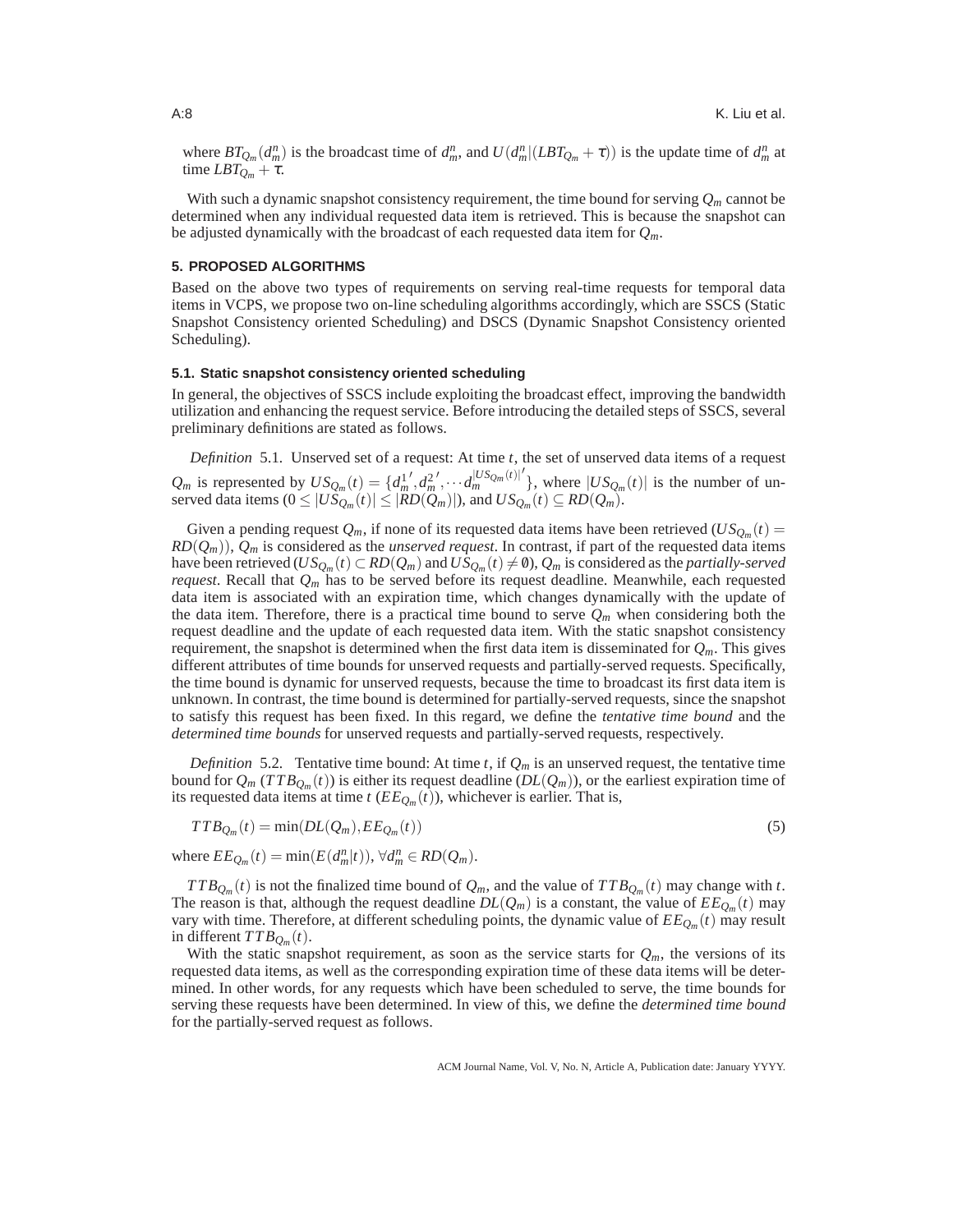*Definition* 5.3. Determined time bound: For a partially-served request  $Q_m$ , given the time *FBTQ<sup>m</sup>* when the first data item is broadcast, the determined time bound for serving *Q<sup>m</sup>* (*DTBQ<sup>m</sup>* ) is either its request deadline  $DL(Q_m)$ , or the earliest expiration time of its requested data items at time  $FBT_{Q_m}$  ( $EE_{Q_m}(FBT_{Q_m})$ ), whichever is earlier. That is,

$$
DTB_{Q_m} = \min(DL(Q_m), EE_{Q_m}(FBT_{Q_m}))
$$
\n<sup>(6)</sup>

where  $EE_{Q_m}(FBT_{Q_m}) = \min(E(d_m^n|FBT_{Q_m})), \forall d_m^n \in RD(Q_m).$ 

At each scheduling point, the system may have both unserved and partially-served pending requests. In order to check whether a request has the chance to be satisfied at time *t*, we define the *schedulable request*  $(SQ(t))$  as follows.

*Definition* 5.4*.* Schedulable request: At time *t*, the set of schedulable requests, denoted by  $SQ(t)$ , is the union of the set of *schedulable unserved requests*  $(SQ<sub>u</sub>(t))$  and the set of *schedulable partially-served requests*  $(SQ<sub>p</sub>(t))$ . That is,

$$
SQ(t) = SQ_u(t) \cup SQ_p(t) \tag{7}
$$

where  $SQ_u(t)$  and  $SQ_p(t)$  are obtained as follows.

- $-SQ<sub>u</sub>(t)$ : For any unserved request  $Q<sub>m</sub>$ , it is schedulable if  $Q<sub>m</sub>$  can retrieve all of its requested data items before the tentative time bound  $TTB_{Q_m}(t)$ . That is,  $SQ_u(t) = \{Q_m | US_{Q_m}(t) = RD(Q_m) \land t + \emptyset\}$  $|RD(Q_m)| \cdot \tau \leq TTB_{Q_m}(t) \}$ , where  $|RD(Q_m)|$  is the total number of requested data items, and  $\tau$  is the transmission time of a data item.
- $-SQ_p(t)$ : For any partially-served request  $Q_m$ , it is schedulable if  $Q_m$  can retrieve the remaining requested data items before the determined time bound  $DTB_{Q_m}$ . That is,  $SQ_p(t) = \{Q_m|US_{Q_m}(t) \subset$  $RD(Q_m) \land US_{Q_m}(t) \neq \emptyset \land t + |US_{Q_m}(t)| \cdot \tau \leq DTB_{Q_m}$ , where  $|US_{Q_m}(t)|$  is the number of unserved data items.

Based on the above definitions, the operations of SSCS along with the designing rationales are presented as follows.

Unlike the conventional unicast, where a data item must be transmitted many times to serve multiple requests, one broadcast data item has the potential to serve all its pending requests. This is called the *data productivity* [Aksoy and Franklin 1999; Xu et al. 2006]. In order to exploit the broadcast effect, intuitively, the algorithm should schedule the data item with high productivity. In view of this, we define the *effective data productivity* as follows.

*Definition* 5.5. Effective data productivity. At time *t*, denote  $Q_{d_i}(t)$  as the set of requests formed by any  $Q_m$  which satisfies the following two conditions:

 $-d_i$  is in the unserved set of  $Q_m$ , namely,  $d_i \in US_{Q_m}(t)$ .  $-Q_m$  is schedulable at time *t*, namely,  $Q_m \in SQ(t)$ .

The effective data productivity of  $d_i$  ( $1 \le i \le |D|$ ), denoted by  $EDP_{d_i}(t)$ , is defined as the number of requests in  $Q_{d_i}(t)$ , which is represented by:

$$
EDP_{d_i}(t) = |Q_{d_i}(t)| \tag{8}
$$

Accordingly, for a multi-item request, the *effective request productivity* is defined as follows.

*Definition* 5.6. Effective request productivity. At time *t*, the effective request productivity of  $Q_m$ , denoted by *ERPQ<sup>m</sup>* (*t*), is the average of the effective data productivity for its unserved data items, which is computed by:

$$
ERP_{Q_m}(t) = (\sum_{d_i \in US_{Q_m}(t)} EDP_{d_i}(t)) / |US_{Q_m}(t)|
$$
\n(9)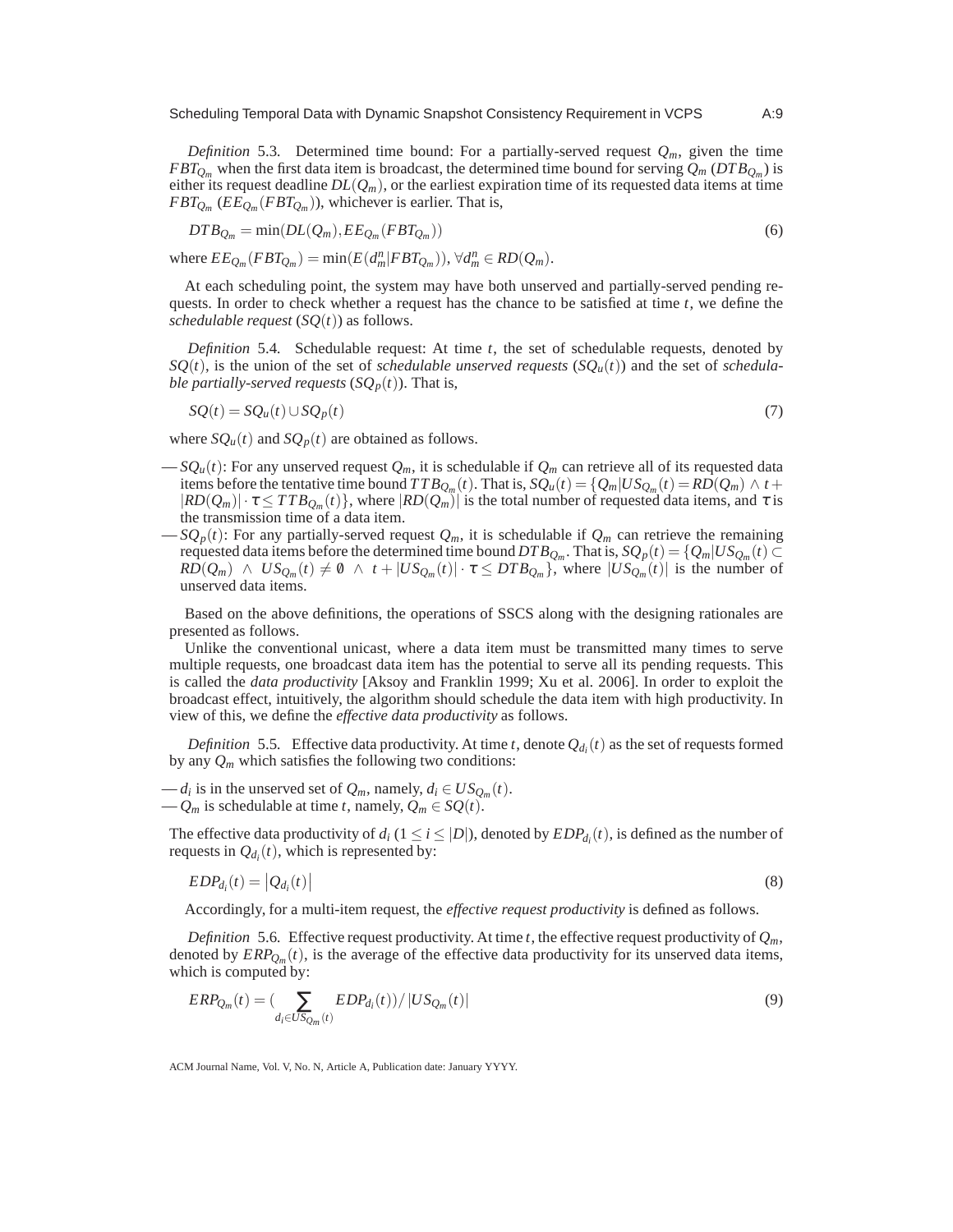With the above analysis, in order to exploit broadcast effect, the algorithm should give higher priority to a request with higher value of *ERPQ<sup>m</sup>* (*t*).

Due to the broadcast effect, it is possible that even though some requests have not yet been scheduled to serve, they may have retrieved part of their data items due to the service for other previously selected requests. As time passes, it is likely that there are some requests which have retrieved a large percentage of its required data items. Pushing these requests towards completion will be helpful for improving the bandwidth utilization. To this end, we define the *remaining ratio* to capture the serving status of requests.

*Definition* 5.7. Remaining ratio. At time *t*, the remaining ratio of  $Q_m$ , denoted by  $RR_{Q_m}(t)$ , is the number of its unserved data items over the total number of requested data items, which is computed by:

$$
RR_{Q_m}(t) = \frac{|US_{Q_m}(t)|}{|RD(Q_m)|}\tag{10}
$$

A small value of the remaining ratio implies that a large percentage of the requested data items have been retrieved, and the request is close to be satisfied. Giving higher priority to a request with a smaller value of remaining ratio will help to improve the bandwidth utilization.

In order to enhance the service chance for real-time requests, we introduce the concept of *feasible and non-feasible scheduling segments* and design a new metric called the *feasible scheduling period* to capture the request urgency. First, depending on the serving status of  $Q_m$  at time  $t$ , there are two cases for identifying feasible/non-feasible scheduling segments.

- Case a):  $Q_m$  is an unserved request: if  $Q_m$  is schedulable (i.e.  $t + |RD(Q_m)| \cdot \tau \leq TTB_{Q_m}(t)$ ), then [*t*,*T TBQ<sup>m</sup>* (*t*)] is a *feasible scheduling segment*. Otherwise, [*t*,*T T BQ<sup>m</sup>* (*t*)] is a *non-feasible scheduling segment*.
- Case b):  $Q_m$  is a partially-served request: if  $Q_m$  is schedulable (i.e.  $t + |US_{Q_m}(t)| \cdot \tau \leq DTB_{Q_m}$ ), then [*t*,*DTBQ<sup>m</sup>* ] is a *feasible scheduling segment*. Otherwise, [*t*,*DT BQ<sup>m</sup>* ] is a *non-feasible scheduling segment*.

It is worth noting that in Case b), [*t*,*DTBQ<sup>m</sup>* ] is the only possible feasible scheduling segment if  $Q_m$  is schedulable at time *t*. However, in Case a),  $Q_m$  may have multiple feasible/non-feasible scheduling segments. Details regarding to this concept can be referred to [Liu et al. 2013]. With the above knowledge, we define the *feasible scheduling period* for *Q<sup>m</sup>* as follows.

*Definition* 5.8. Feasible scheduling period. At time *t*, the feasible scheduling period for  $Q_m$ , denoted by  $FSP_{Q_m}(t)$ , is the union of the feasible scheduling segments  $(FSS_{Q_m})$  in  $[t,DL(Q_m)]$ , which is represented by:

$$
FSP_{Q_m}(t) = \cup FSS_{Q_m} \text{ in } [t, DL(Q_m)] \tag{11}
$$

For a partially-served  $Q_m$ , there is only one possible feasible scheduling segment  $FSS_{Q_m}$ , which is  $[t, DTB_{Q_m}]$ . Therefore,  $FSP_{Q_m}(t)$  is either  $[t, DTB_{Q_m}]$  or 0, depending on whether  $[t, DTB_{Q_m}] \subseteq$  $FSS_{Q_m}$ . For an unserved  $Q_m$ , the  $FSP_{Q_m}(t)$  is computed by cumulating all feasible scheduling segments. Note that these feasible scheduling segments may not be consecutive. The length of feasible scheduling period  $|FSP_{Q_m}(t)|$  reflects the actual duration in which a request can be served. Therefore, in order to enhance request service chance, the algorithm should give higher priority to a request with shorter length of  $|FSP_{Q_m}(t)|$ .

To sum up, for the sake of exploiting the broadcast effect, improving the bandwidth utilization, and enhancing the service chance, the request priority is defined as follows.

*Definition* 5.9. Request priority. At time *t*, the priority of  $Q_m$  (*Priority*<sub> $Q_m$ </sub>(*t*)), which is a compound effect of the effective request productivity  $(\text{ERP}_{Q_m}(t))$ , the remaining ratio  $(\text{RR}_{Q_m}(t))$ , and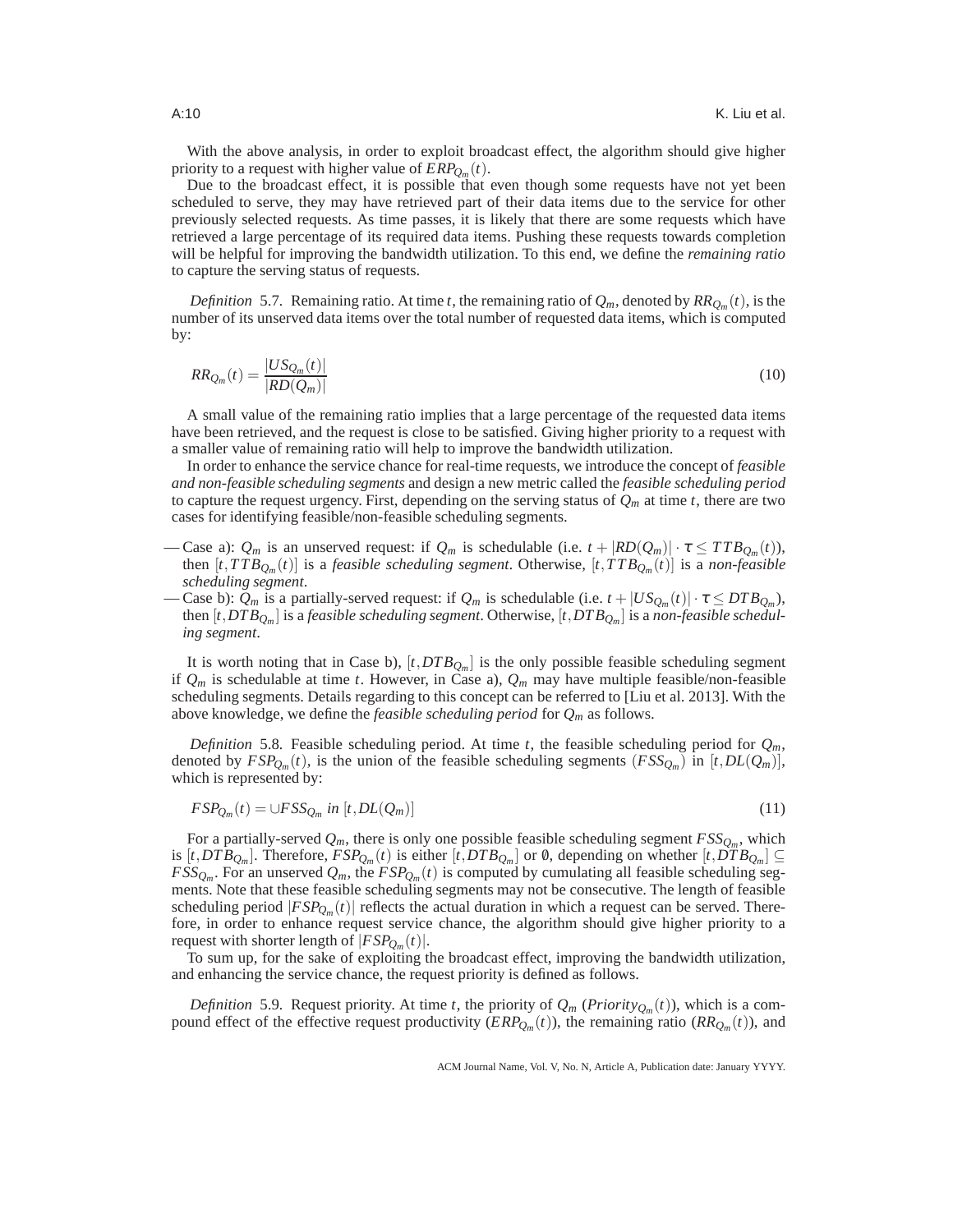**Algorithm 1:** SSCS

```
Input: pending requests in the service queue Q(t)Output: the set of data items for disseminating
    // Construct the set of schedulable requests SQ(t)1: SQ(t) \leftarrow \emptyset;2: for each Q_m \in Q(t) do<br>3: if US_{Q_m}(t) == RD(t)3: if US_{Q_m}(t) == RD(Q_m) then
 4: Compute the tentative time bound of Q_m (TTB_{Q_m}(t));5: if t + |RD(Q_m)| \cdot \tau \leq TTB_{Q_m}(t) then
6: SO(t) \leftarrow SO(t) \cup \{Q_m\};<br>7: end if
          7: end if
8: else
 9: if t + |US_{Q_m}(t)| \cdot \tau \leq DTB_{Q_m} then
10: SQ(t) \leftarrow SQ(t) \cup \{Q_m\};11: end if
12: end if
13: end for
    // Find the request with the highest priority
14: maxPriority \leftarrow 0;15: for each Q_m \in SQ(t) do
16: ERP_{Q_m}(t) \leftarrow 0;17: for each d_i \in US_{Q_m}(t) do
18: \qquad \qquad ERP_{Q_m}(t) \leftarrow ERP_{Q_m}(t) + EDP_{d_i}(t);19: end for
20: ERP_{Q_m}(t) \leftarrow ERP_{Q_m}(t) / |US_{Q_m}(t)|;21: RR_{Q_m}(t) \leftarrow \frac{|US_{Q_m}(t)|}{|RD(Q_m)|}\frac{|USp(m(l))|}{|RD(Q_m)|};22: Compute the length of the feasible scheduling period |FSP_{Q_m}(t)|;
23: Priority_{Q_m}(t) \leftarrow \frac{ERP_{Q_m}(t)}{RR_{Q_m}(t) \cdot |FSP_G|}\frac{E\kappa r_{Q_m}(t)}{RR_{Q_m}(t)\cdot|FSP_{Q_m|}(t)}24: if maxPriority < priority_{Q_m}(t) then
25: maxPriority \leftarrow Priority_{Q_m}(t);26: Q_{selected} \leftarrow Q_m;<br>27: end if
       end if
28: end for
    // Broadcast the set of scheduled data items and update the service queue
29: for each d_i \in US_{Q_{selected}}(t) do<br>30: Broadcast d_i:
30: Broadcast di
;
31: for each Q_s \in Q(t) do<br>32: if t > DL(O_s) then
32: if t > DL(Q_s) then<br>33: O(t) \leftarrow O(t) - \{e \}33: Q(t) \leftarrow Q(t) - \{Q_s\};<br>34: else
          34: else
35: if d_i \in US_{Q_s}(t) and Q_s \in SQ(t) then
36: US_{Q_s}(t) ← US_{Q_s}(t) - \{d_i\};37: if d_i is the first retrieved data item for Q_s then
38: Compute the determined time bound of Q_s (DTB_{Q_s});
39: end if
40: if US_{Q_s}(t) == 0 then
41: Q(t) \leftarrow Q(t) - {Q_s};<br>42: end if
                 end if
43: end if
44: end if
45: end for
46: end for
```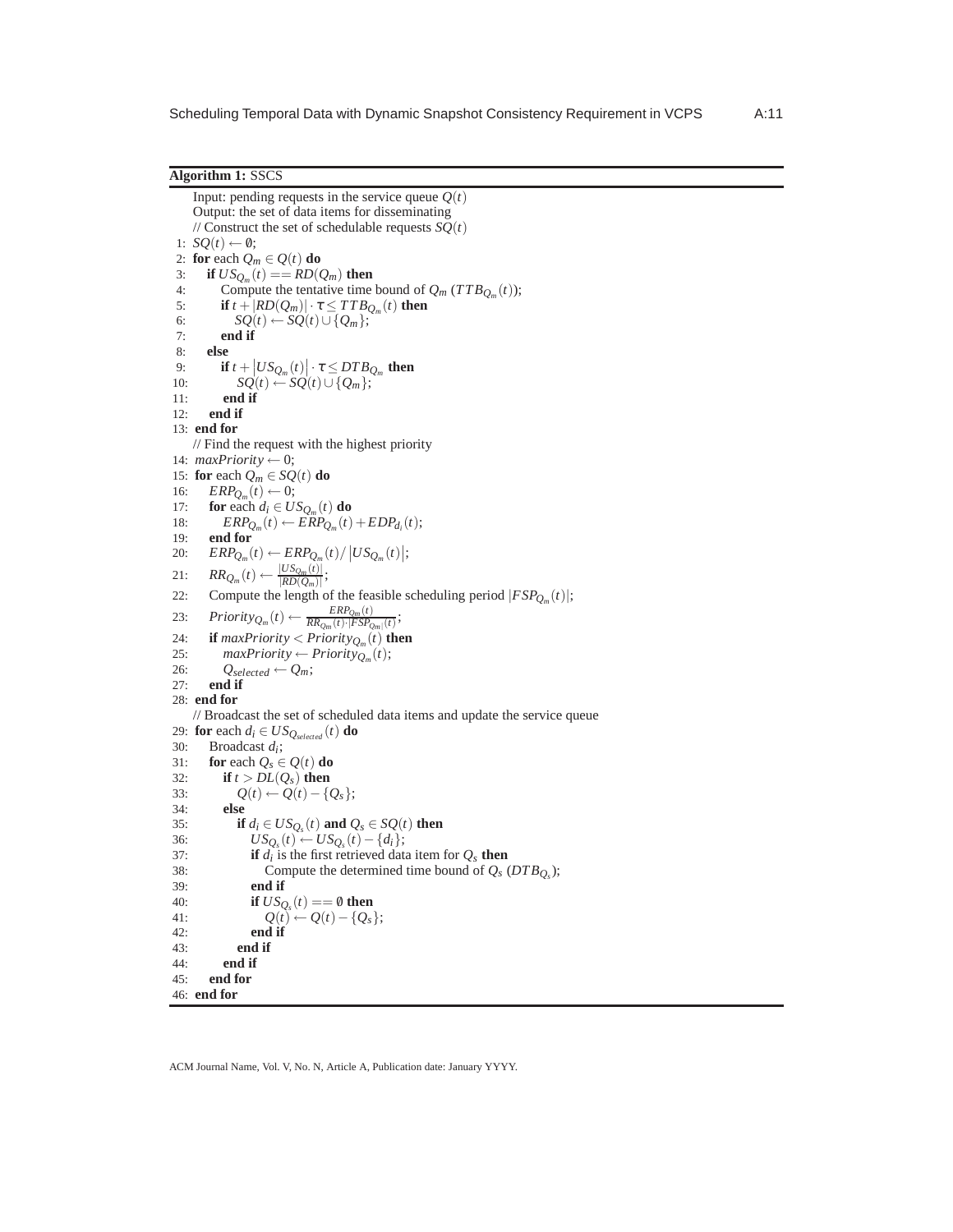the length of feasible scheduling period ( $|FSP_{Q_m}(t)|$ ), is computed by:

$$
Priority_{Q_m}(t) = \frac{ERP_{Q_m}(t)}{RR_{Q_m}(t) \cdot |FSP_{Q_m}(t)|}
$$
\n
$$
(12)
$$

At each scheduling point, SSCS first constructs the set of schedulable requests  $SQ(t)$ . Then it computes the priority  $Priority_{Q_m}(t)$  for each  $Q_m \in SQ(t)$  and selects the one with the highest priority. Finally, all the unserved data items of the selected request are broadcast successively, and the status of the pending requests are updated accordingly. The pseudo code of SSCS is shown in Algorithm 1.

# **5.2. Dynamic snapshot consistency oriented scheduling**

When considering the dynamic snapshot consistency requirement, as analyzed in Section 4.2, the time bound for serving a request cannot be determined even when some data items have been retrieved by this request. In other words, the determined time bound for partially-served requests in Definition 5.3 is exclusively defined for scheduling with the static snapshot consistency requirement, whereas it cannot be adopted in scheduling with this new requirement. For example, as shown in Figure 2, when *a* is broadcast at time  $BT_{Q_m}(a)$ , the determined time bound for serving  $Q_m$  will be set to  $t_1$  according to Definition 5.3. Nevertheless, with the dynamic snapshot consistency requirement, as shown in this example,  $Q_m$  can be served in another snapshot at the time instance of  $t_5$  rather than the one at the time instance of *BTQ<sup>m</sup>* (*a*). Due to such an uncertainty of time bounds for serving requests with the dynamic snapshot consistency requirement, it is desirable to have a more sophisticated scheduling algorithm to enhance the system performance. With this motivation, we propose DSCS by designing a *reschedule mechanism* based on SSCS.

The key observations on designing the reschedule mechanism are introduced as follows. First, we note that the static snapshot consistency requirement is a special case of the dynamic one. Therefore, for any requests which can be satisfied under the scheduling of SSCS, they will be certainly satisfied with the dynamic snapshot consistency requirement. Second, for those requests which can not be served by SSCS due to the constraint that there is only one viable snapshot for serving each request, they may still have chance to be served with the dynamic snapshot consistency requirement. This is because as long as the request deadline has not yet expired, the request always has chance to be served by retrieving the versions of data items in the current snapshot (but the request may have to discard some of its previously retrieved data items which have become outdated). For example, at the snapshot of  $t_5$  as shown in Figure 2,  $Q_m$  can be served by discarding the outdated version of *a* (i.e.  $a_i$ ) and retrieving the current version of *a* (i.e.,  $a_{i+1}$ ). In such a case, the retrieved data items  $a_{i+1}$ ,  $b_{i+1}$  and  $c_{k+1}$  are still in the same snapshot at  $t_5$ , which satisfy the dynamic snapshot consistency requirement. Based on this observation, we define the *reschedulable request* as follows.

*Definition* 5.10. Reschedulable request. At time *t*, if the determined time bound for  $Q_m$  has passed (i.e.  $t > DTB_{Q_m}$ ), but the deadline of  $Q_m$  has not yet expired (i.e.  $t < DL(Q_m)$ ), then  $Q_m$ is a reschedulable request. The set of reschedulable requests is represented by  $RSQ(t) = \{Q_m | t >$  $DTB_{O_m} \wedge t < DL(Q_m)$ .

With the above knowledge, the reschedule mechanism consists of three steps, which are introduced as follows.

- Step 1: Given the set of reschedulable requests  $RSQ(t)$ , update the consistency requirement for each  $Q_m \in RSO(t)$  according to the versions of the requested data items at the current snapshot.
- Step 2: Compare the versions of the retrieved data items with the updated consistency requirement for each  $Q_m \in RSO(t)$ . In case there is any retrieved data item which has become outdated, remove this data item from  $Q_m$  and update the unserved set of  $Q_m$  (i.e.  $US_{Q_m}(t)$ ) accordingly.
- Step 3: Recompute the time bound for each  $Q_m \in RSQ(t)$  based on expiration time of data items at the current snapshot (i.e.  $E(d_i|t)$  for each  $d_i \in RD(Q_m)$ ) and the request deadline (i.e.  $DL(Q_m)$ ).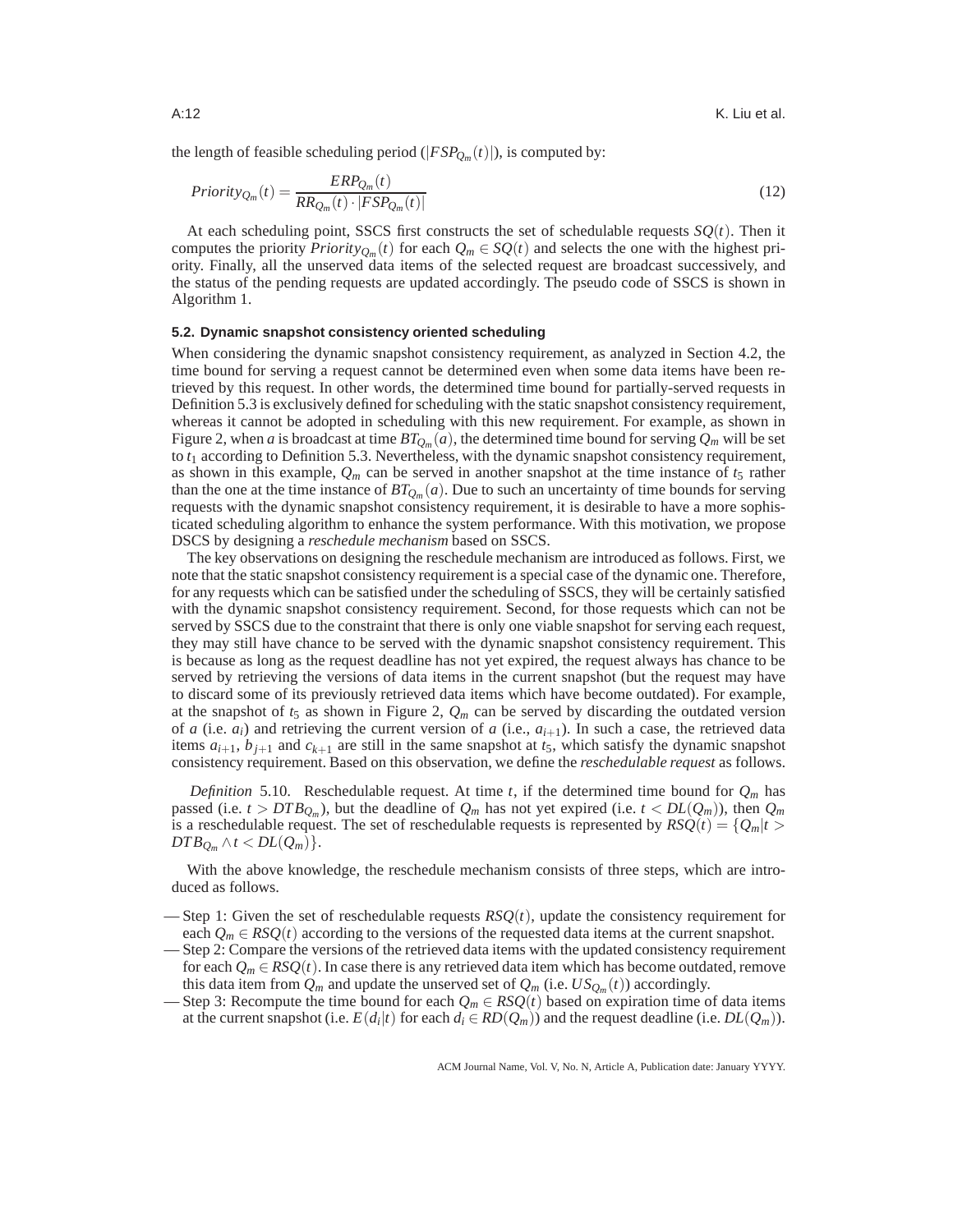Input: pending requests in the service queue  $Q(t)$ Output: the set of data items for disseminating // Find the set of reschedulable requests 1:  $RSQ(t) \leftarrow \emptyset;$ 2: **for** each  $Q_s \in Q(t)$  **do** 3: **if**  $US_{Q_s}(t) \subset RD(Q_s)$  then 4: **if**  $t > DTB_{Q_s}$  and  $DTB_{Q_s} < DL(Q_s)$  then 5:  $RSQ(t) \leftarrow RSQ(t) + \{Q_s\};$ <br>6: end if 6: **end if** 7: **end if** 8: **end for** // Update the unserved set and the time bound for each reschedulable request 9: **for** each  $Q_m \in RSQ(t)$  **do** 10:  $newTimeBound \leftarrow DL(Q_m);$ 11: **for** each  $d_i \in RD(Q_m)$  **do** 12: **if**  $d_i \notin US_{Q_m}(t)$  and  $V(d_i|BT_{Q_m}(d_i)) \neq V(d_i|t)$  then 13:  $US_{Q_m}(t) \leftarrow US_{Q_m}(t) + \{d_i\};$ 14: **end if** 15: **if**  $E(d_i|t) < newTimeBound$  **then** 16: *newTimeBound*  $\leftarrow E(d_i|t)$ ; 17: **end if** 18: **end for** 19:  $DTB_{Q_m} \leftarrow newTimeBound;$ 20: **end for** // Invoke SSCS 21: SSCS();

For a reschedulable request, since its previously determined time bound has expired, this request can be served if it could retrieve the version of each requested data item in the current snapshot. Therefore, in Step 1, the algorithm should update the consistency requirement according to the current version of each requested data item. For example, at time  $BT_{Q_m}(b)$  as shown in Figure 2,  $Q_m$ is a reschedulable request because its previously determined time bound (i.e. *t*<sup>1</sup> which is determined when *a* is broadcast at  $BT_{Q_m}(a)$ ) has expired, but it is still before the request deadline (i.e.  $t_6$ ). Therefore, to satisfy the snapshot consistency requirement at time  $BT_{Q_m}(b)$ , the versions of data items to be retrieved by  $Q_m$  should be updated to  $a_i$ ,  $b_{j+1}$  and  $c_k$  accordingly.

Due to the update of the required version for each requested data item, some of the previously retrieved data items by the request may have become outdated. Therefore, in Step 2, the algorithm checks the version of each retrieved data item and discards the invalid data items. As a result, the unserved set of this request should be updated accordingly by adding the discarded data items. For example, at time  $BT_{Q_m}(b)$  as shown in Figure 2,  $a_i$  has been retrieved and its version is still valid in the current snapshot. In this case, the unserved set of  $Q_m$  remains the same. However, at time *BT*<sub>*Q*</sub><sup>*m*</sup>(*c*), which is later than *t*<sub>3</sub>, the required version of each data item becomes  $a_{i+1}$ ,  $b_{j+1}$  and  $c_{k+1}$ , respectively. In such a case, the previously retrieved *a<sup>i</sup>* becomes outdated, and it should be discarded. Accordingly, the data item *a* will be added into the unserved set of *Qm*.

Since the required versions of data items and the unserved set of the request may have changed with above operations, the time bound for serving a reschedulable request will be changed accordingly. Therefore, in Step 3, the algorithm checks the expiration time of the current required versions of data items and the request deadline to recompute the time bound. Specifically, the Equation 5 can be adopted to compute the new time bound. Note that in such a context, this equation is no longer exclusively used for computing the tentative time bound for unserved requests, but also for computing the new time bound for reschedulable requests. For example, at time  $BT_{Q_m}(c)$  as shown in Figure 2, the new time bound for  $Q_m$  is computed by  $min(DL(Q_m), EE_{Q_m}(t))$ , which equals the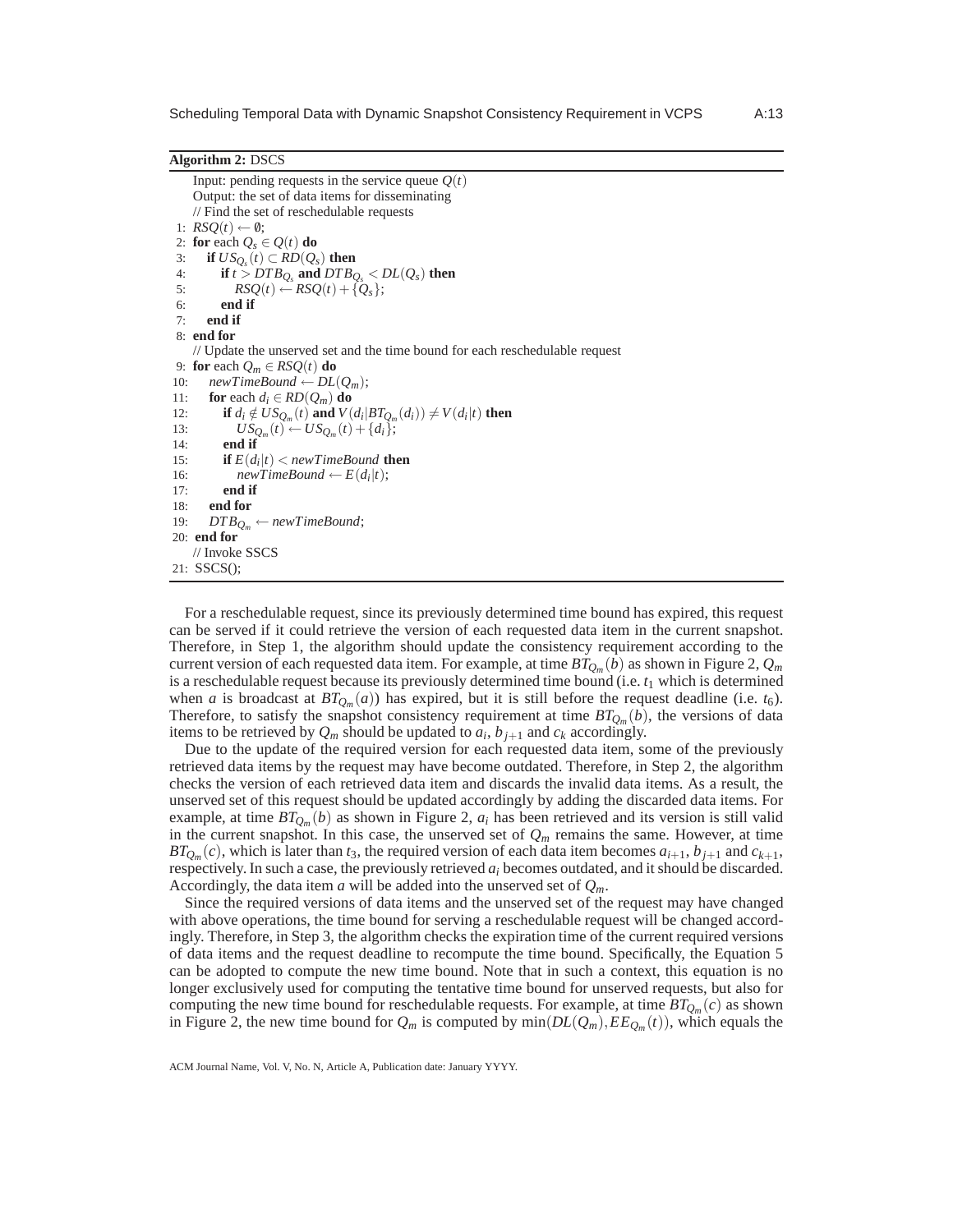| <b>Parameter</b> | <b>Default</b> | <b>Description</b>                  |
|------------------|----------------|-------------------------------------|
| D                | 100            | number of temporal data items       |
|                  | 0.6            | mean inter-arrival time of requests |
| S                | 3              | request size                        |
| $L_{min}$        | 70             | minimum tolerated latency           |
| $L_{max}$        | 90             | maximum tolerated latency           |
| $T_{min}$        | 200            | minimum update period               |
| $T_{max}$        | 300            | maximum update period               |
|                  | 0.6            | Zipf distribution parameter         |

Table II. Default setting

request deadline  $t_6$ . To be compatible with the scheduling of SSCS, the previously determined time bound of  $Q_m$  is replaced by this new time bound for priority computing.

Based on the above reschedule mechanism, the procedures of DSCS are described as follows. First, it examines each partially-served request in the service queue and constructs the set of reschedulable requests *RSQ*(*t*) based on Definition 5.10. Second, it updates the required versions of data items and recomputes the time bound for each  $Q_m \in RSQ(t)$  based on the reschedule mechanism. Finally, it invokes SSCS to select the most rewarding request for serving. The pseudo code of DSCS is shown in Algorithm 2.

Note that the implementation of both SSCS and DSCS rely on the centralized control at the RSU. Specifically, RSU maintains the temporal database and it is aware of the update of each data item. Meanwhile, vehicles submit their requests via the uplink channel, and the RSU maintains the service status for each pending request. Accordingly, the scheduler adopted at the RSU is able to make scheduling decisions with the proposed algorithms.

## **6. PERFORMANCE EVALUATION**

#### **6.1. Simulation model**

We build the simulation model based on the system architecture shown in Section 3. The model is implemented by C programming with CSIM19 [Schwetman 2001]. The arrival of vehicles follows the Poisson process with the parameter  $\lambda$ , which is widely assumed in vehicular networks [Liu and Lee 2010b; Comert and Cetin 2011; Fallah et al. 2011]. In order to evaluate algorithm performance under stressful settings, we consider a saturated scenario where every passing vehicle will submit a request. Therefore, the inter-arrival time of requests follows the Exponential distribution with mean value of  $\frac{1}{\lambda}$ . Each request may ask for multiple dependent data items and the request size (*s*) is the number of required data items. Each request is associated with a deadline, which is obtained by *t arrival* +*t relative*, where *t arrival* is the request submission time, and *t relative* is the relative deadline. The value of *t relative* is uniformly selected from the range ( $L_{min}$ ,  $L_{max}$ ), where  $L_{min}$  and *Lmax* represent the minimum and the maximum tolerated latency for serving requests, respectively. The database *D* consists of |*D*| temporal data items. Each  $d_i$  ( $1 \le i \le |D|$ ) has an update interval of  $l(d_i)$ , which is uniformly generated from the range ( $T_{min}, T_{max}$ ), where  $T_{min}$  and  $T_{max}$  represent the minimum and the maximum update periods of data items, respectively. The data access pattern follows the commonly used Zipf distribution [Zipf 1949] with the parameter  $\theta$ . The time unit adopted in the simulation is the transmission time of a data item, which is also called the *broadcast tick*. The main parameters and their corresponding descriptions are summarized in Table II. Unless stated otherwise, the simulations are conducted under the default setting.

In the simulation, we do not specify the absolute values of the data size and the broadcast bandwidth, but rather use the broadcast tick as the time unit for performance evaluation with the purpose of emphasizing the general applicability of our analysis. Nevertheless, we justify the practicality of the chosen parameters with the following example. Suppose the data transmission rate is 6 Mbps and the I2V communication radius is 300 m. Such settings have been demonstrated reliable in vehicular communications with DSRC [Bai and Krishnan 2006]. Suppose the data size is 250 KB (i.e.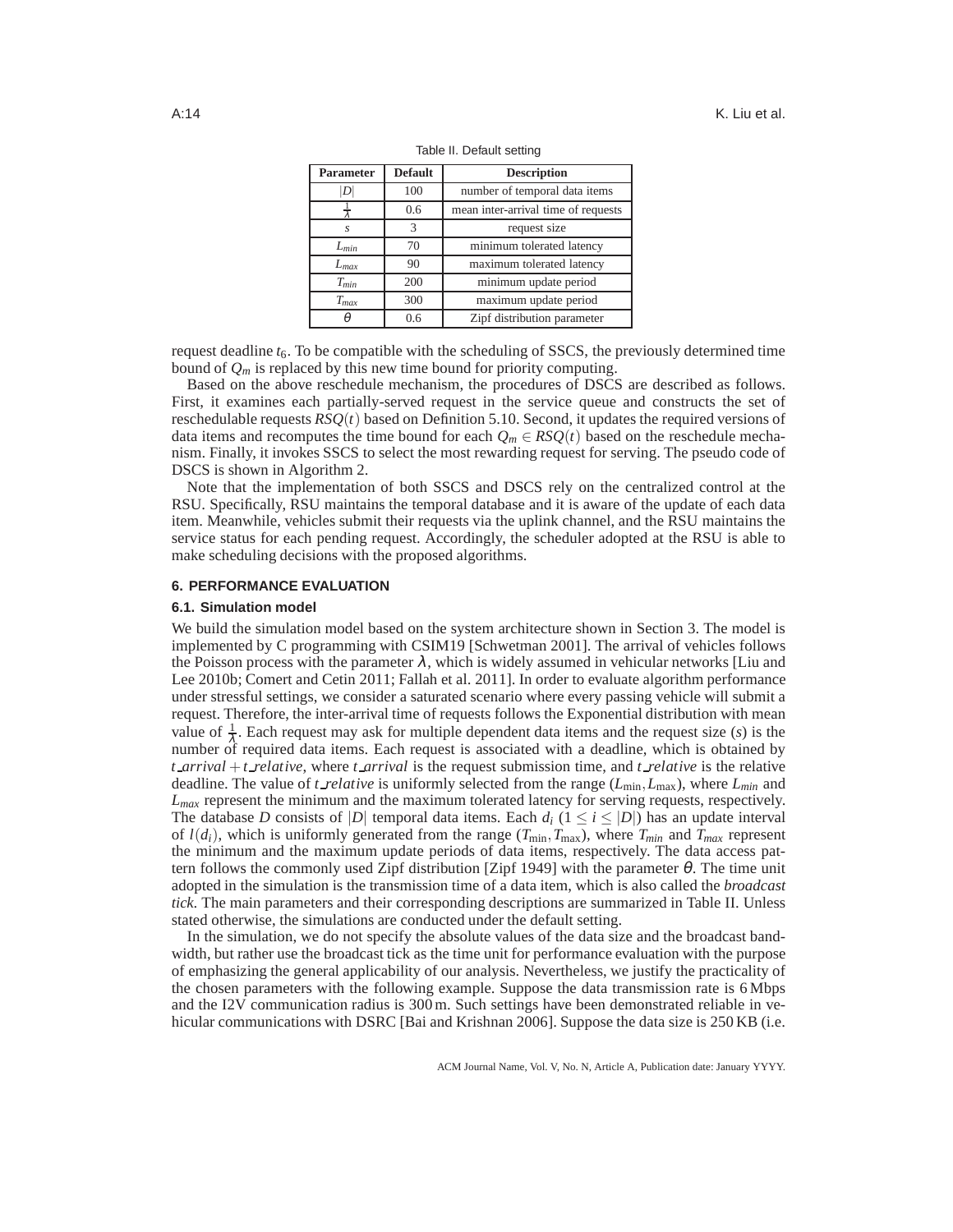$250 * 8 = 2Mb$ , which is sufficiently large for normal data items. Accordingly, a broadcast tick is computed by  $\frac{2Mb}{6Mbps} = 0.33s$ . In the default setting, the mean tolerated latency of requests is 80 broadcast ticks, which is 26.4 s. Consider the relative deadline of requests is bounded by the dwell time of the corresponding vehicles in the communication range of the RSU, namely, the mean dwell time of vehicles is 26.4 s. Given the communication radius of 300 m, it implies that the mean velocity of vehicles is  $\frac{600 \text{ m}}{26.4 \text{ s}} = 22.7 \text{ m/s}$  (i.e. 81.7 km/h). In addition, the mean inter-arrival time of requests is 0.6 broadcast ticks in the default setting, which equals 0.2 s in this example. We consider a stressful environment where every passing vehicle will submit a request. This implies that, on average, there are 5 newly coming vehicle per second. Considering a 4-lane road on each direction, there are 16 lanes in a 4-way intersection. Accordingly, the inter arrival time of vehicles on each lane is around 3 s, which is reasonable in realistic traffic environments.

For performance comparison, we implement two well-known real-time scheduling algorithms. One is EDF (Earliest Deadline First) [Xuan et al. 1997], and the other is SIN (Slack time Inverse Number of pending requests) [Xu et al. 2006]. The simulations are conducted in an ideal environment without packet loss. Note that we compare the performance of algorithms under the same setting. Therefore, when other factors such as packet loss are taken into consideration, the relative performance of algorithms is supposed to be the same, and the observations from our simulation results will still hold. Detailed characteristics of DSRC-based communication can be referred to [Bai et al. 2010; Bai and Krishnan 2006], where the lower layer communication characteristics have been extensively examined in a variety of realistic driving environments. Finally, in order to give a quantitative performance analysis, the following metrics are adopted.

- Service ratio: It is the ratio of the number of satisfied requests to the total number of submitted requests. In real-time data dissemination systems, the foremost goal of a scheduling algorithm is to maximize the service ratio.
- Bandwidth saving ratio: It is designed to measure the bandwidth utilization in broadcast environments, which is computed by  $\frac{N_{rev} - N_{bst}}{N_{req}}$ , where  $N_{rev}$  is the total number of data items received by satisfied requests;  $N_{\text{bat}}$  is the number of broadcast data items;  $N_{\text{rea}}$  is the total number of data items required by all the requests. A high bandwidth saving ratio indicates an efficient utilization of the broadcast bandwidth for satisfying requests.

#### **6.2. Simulation results**

In the following, we evaluate the algorithm performance for serving requests with the dynamic snapshot consistency requirement by examining the effect of three critical factors which have significant impact on system performance, including the request deadline, the data update period and the system workload.

6.2.1. Effect of request deadline. Figure 3 shows the service ratio of each algorithm under different relative deadlines. As expected, all the algorithms achieve a higher service ratio when the relative deadline increases. It is noted that the advantages of SSCS and DSCS are more significant in a looser request deadline environment, especially for DSCS. This is because all the algorithms consider the request deadline in scheduling, which are supposed to have reasonable performance in a tight request deadline environment. Nevertheless, with the increase of the relative deadline, the factor of data expiration gradually dominates the algorithm performance. Because SSCS considers the tentative and determined request time bounds in scheduling, it can address the snapshot consistency requirement to a certain extent, which gives its better performance comparing with EDF and SIN. Nevertheless, the time bound derived by SSCS has a strict constraint because there is only one viable snapshot for serving a request. In contrast, DSCS incorporates the reschedule mechanism in scheduling, which makes it adapt to the dynamic snapshot consistency requirement. As demonstrated, DSCS achieves the best performance. Figure 4 shows the bandwidth saving ratio of each algorithm under different relative deadlines. As shown, SSCS and DSCS achieve much higher bandwidth utilization than EDF and SIN. The relative performance of algorithms is consistent with the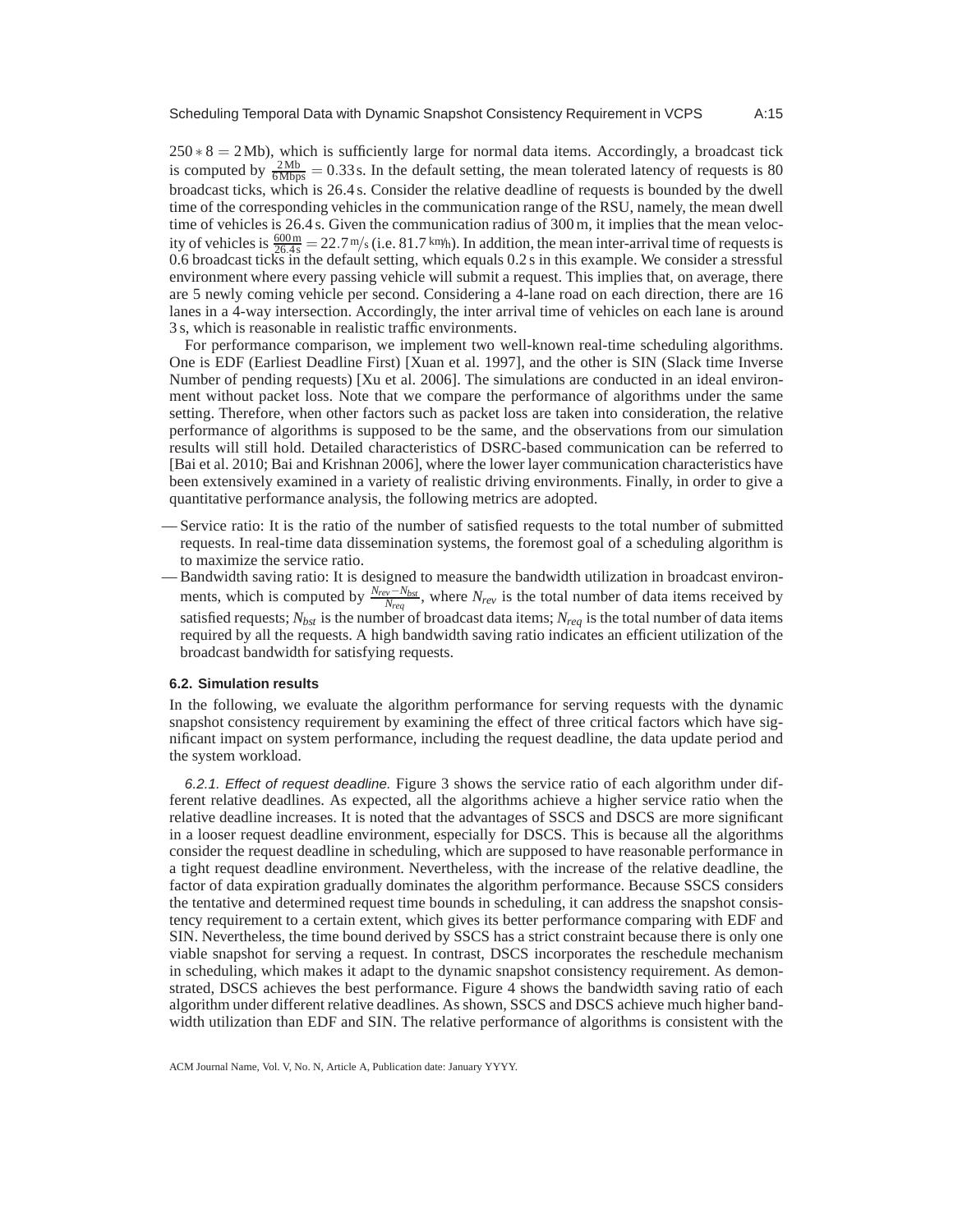



Fig. 4. Bandwidth saving ratio under different relative deadlines

result shown in Figure 3. This observation confirms the claim that a higher bandwidth saving ratio indicates that the algorithm is better at exploiting the broadcast bandwidth on satisfying requests.

6.2.2. Effect of data update period. The update period of data items is the most critical factor which influences the system performance on serving requests for temporal data items. Figure 5 shows the service ratio of each algorithm under different data update periods. A large range of data update periods are examined for comprehensive performance evaluation. When the data update period is small (i.e. 50  $\sim$  100 broadcast ticks), it implies that the timing is stringent on satisfying the dynamic snapshot consistency requirement. In other words, the dynamic snapshot consistency requirement dominates the algorithm performance in such an environment. As shown, both SSCS and DSCS have much higher service ratios than other algorithms. Specifically, SSCS makes an initial effort on satisfying the dynamic snapshot consistency requirement by restricting the service for a request in a single snapshot. On this basis, DSCS adopts the reschedule mechanism for serving requests with more viable snapshots. As observed, the shorter of the data update period is, the more significant advantage is achieved by DSCS, which demonstrates the its superiority on satisfying stringent consistency requirements. On the other hand, when the data update period is getting longer, the performance of all the algorithms gradually converge at a certain service ratio, where the scheduling performance is dominated by the request deadline. As shown, DSCS achieves the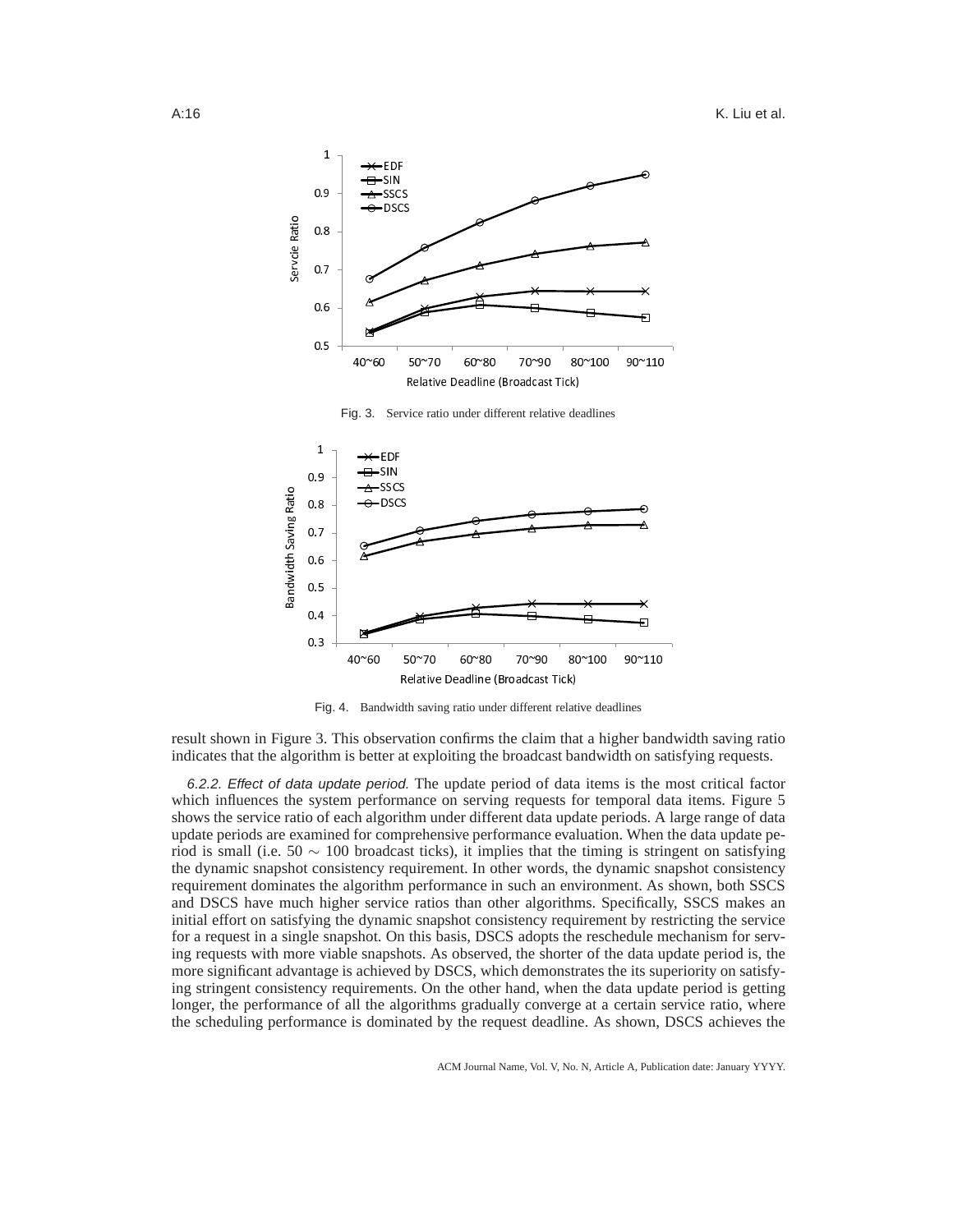

50~100 100~200 200~300 300~500 500~700 700~900 900~1100 U <sup>p</sup> <sup>d</sup> <sup>a</sup> <sup>t</sup> <sup>e</sup> <sup>P</sup> <sup>e</sup> <sup>r</sup> i o <sup>d</sup> ( <sup>B</sup> <sup>r</sup> o <sup>a</sup> <sup>d</sup> <sup>c</sup> <sup>a</sup> <sup>s</sup> <sup>t</sup> <sup>T</sup> <sup>i</sup> c <sup>k</sup> )

Fig. 6. Bandwidth saving ratio under different data update periods

best performance across the whole range. Similarly, Figure 6 shows the bandwidth saving ratio of each algorithm under different data update periods. The observations are consistent with that in Figure 5. This set of simulation results conclusively demonstrates that no matter whether the consistency requirement or the request deadline dominates the scheduling performance, DSCS always outperforms other algorithms.

6.2.3. Effect of system workload. In order to show the scalability of the system, we examine the scheduling performance of algorithms under different system workloads. In the default setting, the service rate is 1 (i.e. the system broadcasts one data item in each broadcast tick) and the data request rate is 5, which is computed by  $\lambda \cdot s$  (i.e. five data items are requested in each broadcast tick on average). Therefore, the default system workload, which is the ratio of the data request rate to the service rate, equals 5. The following experiments examine the scheduling performance of algorithms under different system workloads by adjusting the request arrival rate  $(\lambda)$ . As shown in Figure 7, when the data request rate is twice of the service rate (i.e. the workload is 2), both SSCS and DSCS can serve nearly 100% of requests under the default setting. When the system workload increases, although the performance of all the algorithms drops to varying degrees, DSCS maintains a decent service ratio, which is over 80%. Figure 8 shows the bandwidth saving ratio of each algorithm under different system workloads. Normally, in a heavier system workload environment, broadcasting a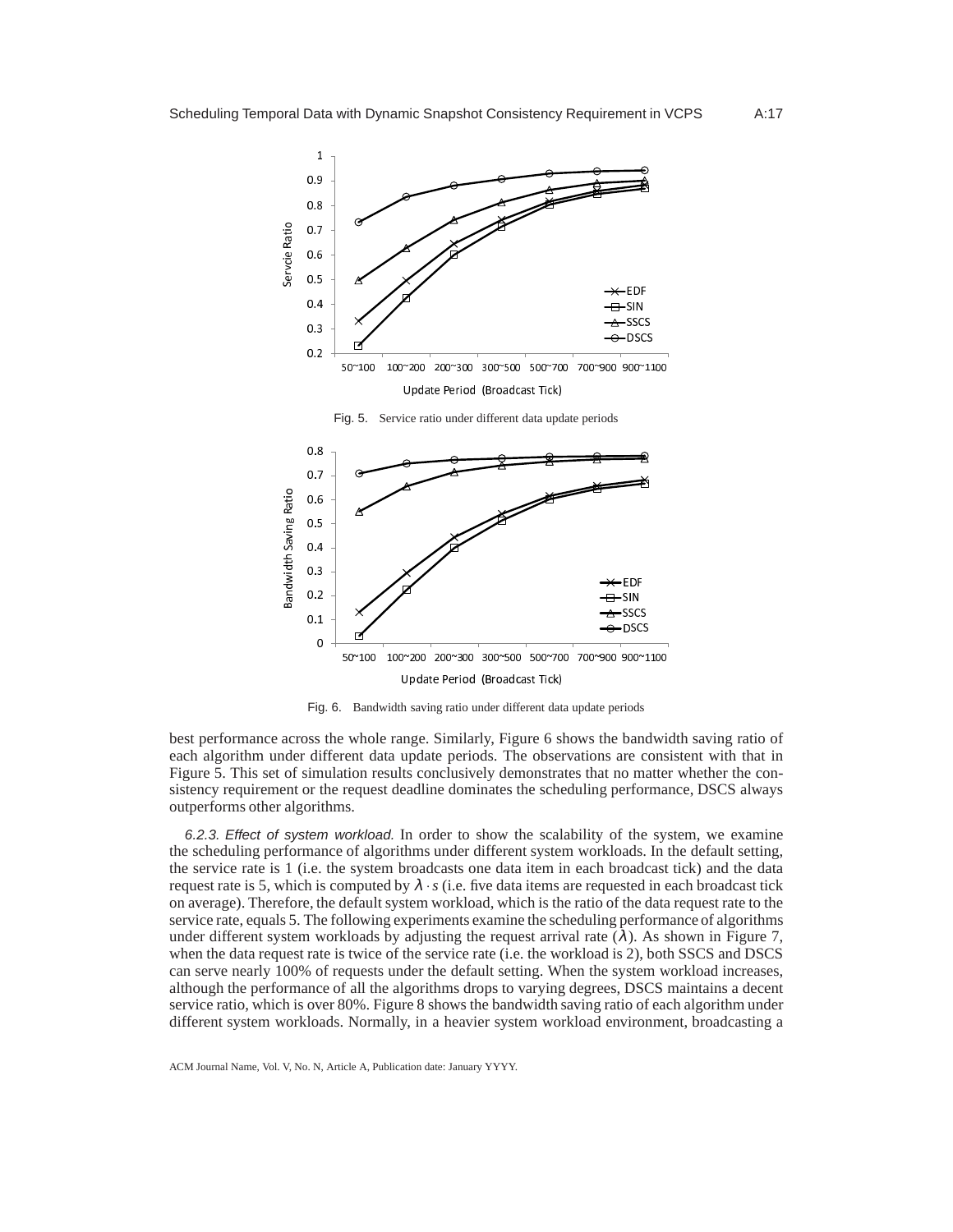



Fig. 8. Bandwidth saving ratio under different system workloads

data item has the potential to be retrieved by more requests, because it is likely that there are more pending requests for a particular data item. As shown in Figure 8, both SSCS and DSCS achieve a higher bandwidth utilization ratio with an increasing of the request arrival rate, which indicates that they can effectively exploit the broadcast effect. In contrast, the bandwidth saving ratio of SIN and EDF almost remain the same, even though the request arrival rate is getting higher, which indicates the inefficiency of bandwidth utilization.

# **7. CONCLUSIONS AND FUTURE WORK**

Efficient data dissemination is one of the fundamental requirements to enable a variety of innovative applications in VCPS. In this work, we analyze the system characteristics of data dissemination via I2V communication, including the timeliness of data dissemination, the temporality of data items and the dependency of requested data items. On this basis, we formulate the static and the dynamic snapshot consistency requirements for serving real-time requests asking for multiple dependent temporal data items. We propose an algorithm called SSCS, which analyzes the time bound for serving requests based on the static snapshot consistency requirement. It considers the request characteristics including the productivity, serving status and urgency in scheduling with the purpose of exploiting the broadcast effect, improving the bandwidth utilization and enhancing the request service chance. The other algorithm called DSCS is proposed for scheduling requests with the dy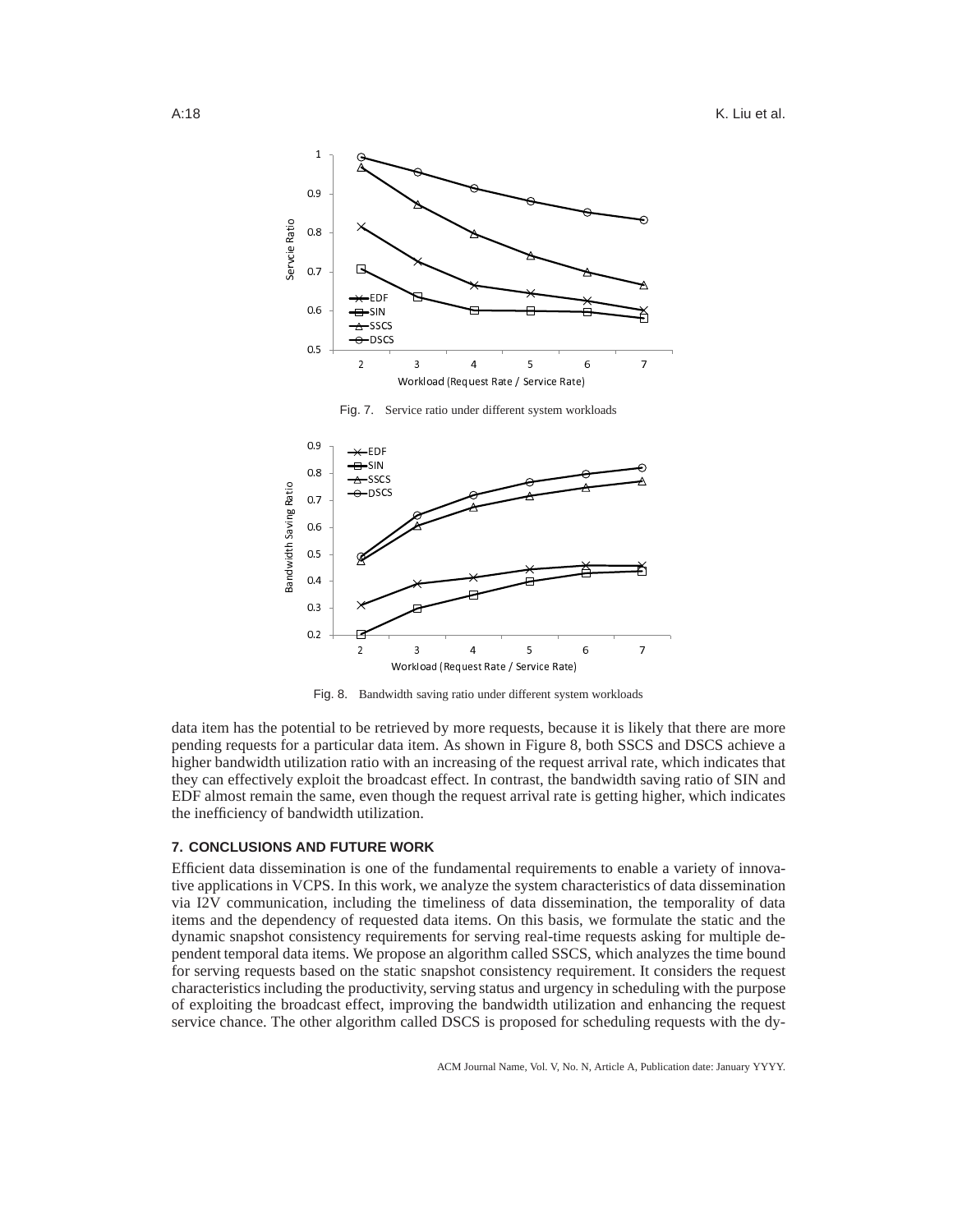namic snapshot consistency requirement. In particular, we design a reschedule mechanism, which is adopted to update the consistency requirement for those requests which cannot be served by SSCS and recompute the time bound for serving these requests. Therefore, DSCS enhances the chance of serving requests with the dynamic snapshot consistency requirement. Finally, we build the simulation model for performance evaluation. The experimental results under a variety of circumstances demonstrate the superiority of the proposed algorithms.

This work focuses on data dissemination via I2V communication with the presence of a single RSU. It is desirable to scale the system by considering the cooperation of multiple RSUs. In addition, leveraging V2V communication to assist and supplement the I2V-based data dissemination is a promising approach to enhancing the robustness and increasing the scalability of the system, which also deserves future efforts.

# **REFERENCES**

2013. MIT CarTel. [Online]: http://cartel.csail.mit.edu/doku.php. (2013).

- 2013. USDOT Research and Innovative Technology Administration (RITA): Connected vehicle research. [Online]: http://www.its.dot.gov/connected vehicle/connected vehicle.htm. (2013).
- 2013. USDOT Research and Innovative Technology Administration (RITA): Vehicular infrastructure integration. [Online]: http://www.its.dot.gov/vii. (2013).
- Swarup Acharya and S Muthukrishnan. 1998. Scheduling on-demand broadcasts: New metrics and algorithms. In *Proceedings of the 4th Annual ACM/IEEE International Conference on Mobile Computing and Networking (MOBICOM'98)*. ACM, 43–54.
- Demet Aksoy and Michael Franklin. 1999. R×W: a scheduling approach for large-scale on-demand data broadcast. *IEEE/ACM Transactions on Networking* 7, 6 (1999), 846–860.
- Fan Bai and Hariharan Krishnan. 2006. Reliability analysis of DSRC wireless communication for vehicle safety applications. In *Proceedings of the 9th International IEEE Conference on Intelligent Transportation Systems (ITSC'06)*. IEEE, 355– 362.
- Fan Bai, Daniel D Stancil, and Hariharan Krishnan. 2010. Toward understanding characteristics of dedicated short range communications (DSRC) from a perspective of vehicular network engineers. In *Proceedings of the 16th Annual International Conference on Mobile Computing and Networking (MobiCom'10)*. ACM, 329–340.
- Jun Chen, Victor Lee, Kai Liu, GG Md Nawaz Ali, and Edward Chan. 2013. Efficient processing of requests with network coding in on-demand data broadcast environments. *Information Sciences* (2013).
- Gurcan Comert and Mecit Cetin. 2011. Analytical evaluation of the error in queue length estimation at traffic signals from probe vehicle data. *Intelligent Transportation Systems, IEEE Transactions on* 12, 2 (2011), 563–573.
- Yaser P Fallah, Ching-Ling Huang, Raja Sengupta, and Hariharan Krishnan. 2011. Analysis of information dissemination in vehicular ad-hoc networks with application to cooperative vehicle safety systems. *IEEE Transactions on Vehicular Technology* 60, 1 (2011), 233–247.
- FCC. 2006. FCC report and Order 06-110. Amendment of the commission's rules regarding dedicated short-range communication services in the 5.850-5.925GHz band. (2006).
- Kaichi Fujimura and Takaaki Hasegawa. 2004. A collaborative MAC protocol for inter-vehicle and road to vehicle communications. In *Proceedings of the 7th International IEEE Conference on Intelligent Transportation Systems (ITSC'04)*. IEEE, 816–821.
- Stefan K Gehrig and Fridtjof J Stein. 2007. Collision avoidance for vehicle-following systems. *IEEE Transactions on Intelligent Transportation Systems* 8, 2 (2007), 233–244.
- Chih-Lin Hu and Ming-Syan Chen. 2009. Online scheduling sequential objects with periodicity for dynamic information dissemination. *IEEE Transactions on Knowledge and Data Engineering* 21, 2 (2009), 273–286.
- IEEE. August 2010. IEEE Standard for Wireless Access in Vehicular Environments (WAVE)-Multi-channel Operation. http://www.sae.org/standardsdev/dsrc. (August 2010).
- ITS-Berkeley. 2013. PATH: Partners for advanced transportation technology. [Online]: http://www.path.berkeley.edu/. (2013).
- Ming-Fong Jhang and Wanjiun Liao. 2010. Cooperative and opportunistic channel access for vehicle to roadside (V2R) communications. *Mobile Networks and Applications* 15, 1 (2010), 13–19.
- Kam-Yiu Lam, Edward Chan, and Joe Chun-Hung Yuen. 2000. Approaches for broadcasting temporal data in mobile computing systems. *Journal of Systems and Software* 51, 3 (2000), 175–189.
- Joyoung Lee and Byungkyu Park. 2012. Development and evaluation of a cooperative vehicle intersection control algorithm under the connected vehicles environment. *IEEE Transactions on Intelligent Transportation Systems* 13, 1 (2012), 81– 90.